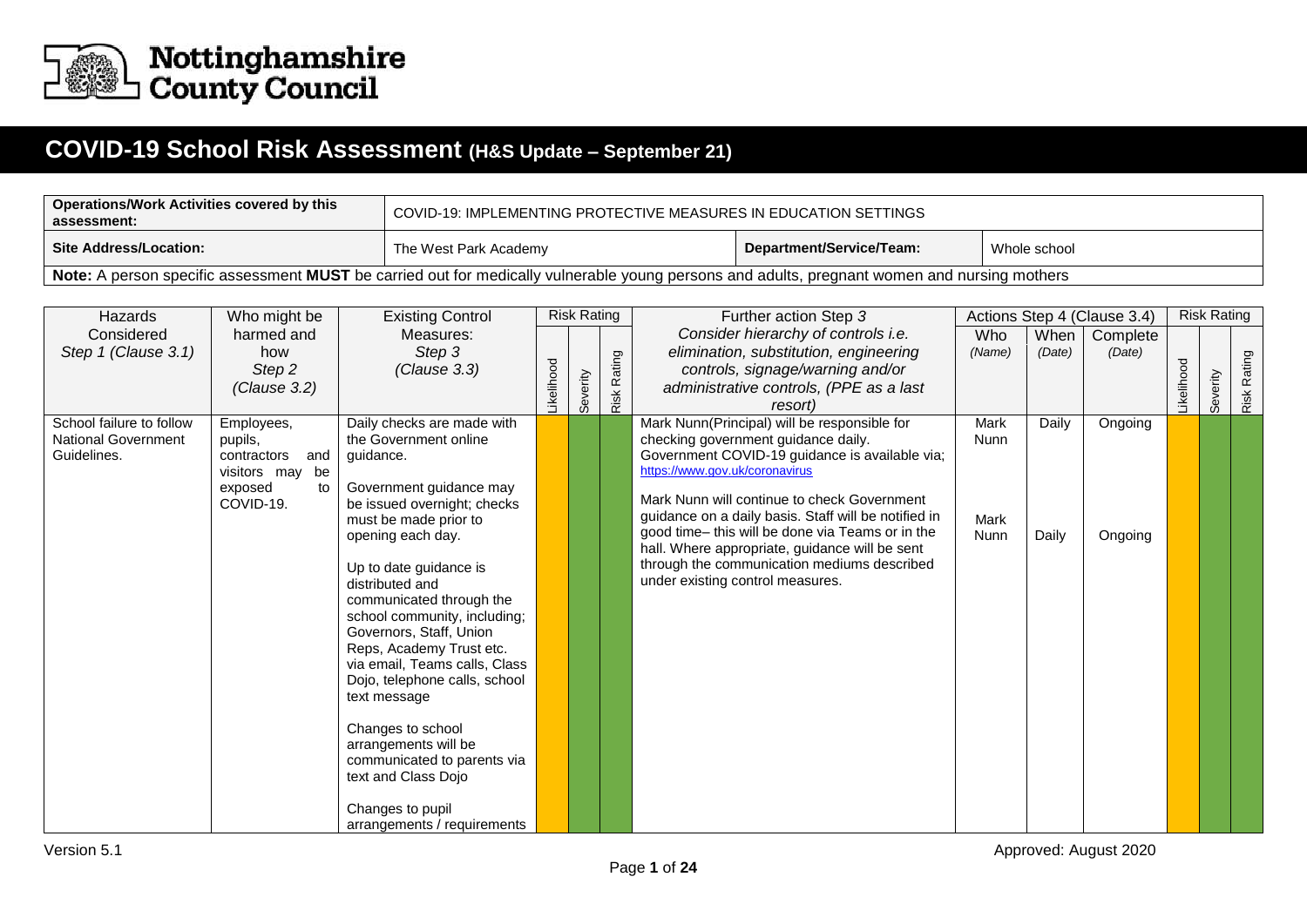| Hazards                                                               | Who might be                                                                              | <b>Existing Control</b>                                                                                                                                                                                              |                   | <b>Risk Rating</b> |             | Further action Step 3                                                                                                                                                                                                         |                                                            |                                  | Actions Step 4 (Clause 3.4) |           | <b>Risk Rating</b> |             |
|-----------------------------------------------------------------------|-------------------------------------------------------------------------------------------|----------------------------------------------------------------------------------------------------------------------------------------------------------------------------------------------------------------------|-------------------|--------------------|-------------|-------------------------------------------------------------------------------------------------------------------------------------------------------------------------------------------------------------------------------|------------------------------------------------------------|----------------------------------|-----------------------------|-----------|--------------------|-------------|
| Considered<br>Step 1 (Clause 3.1)                                     | harmed and<br>how<br>Step 2<br>(Clause 3.2)                                               | Measures:<br>Step 3<br>(Clause 3.3)                                                                                                                                                                                  | <b>Likelihood</b> | Severity           | Risk Rating | Consider hierarchy of controls i.e.<br>elimination, substitution, engineering<br>controls, signage/warning and/or<br>administrative controls, (PPE as a last<br>resort)                                                       | Who<br>(Name)                                              | When<br>(Date)                   | Complete<br>(Date)          | ikelihood | Severity           | Risk Rating |
|                                                                       |                                                                                           | to be communicated and<br>reinforced via Head Teacher<br>/ Teachers.                                                                                                                                                 |                   |                    |             |                                                                                                                                                                                                                               |                                                            |                                  |                             |           |                    |             |
| Pupils identified as at<br>increased risk and<br>exposed to COVID-19. | Employees,<br>pupils,<br>contractors and<br>visitors may be<br>exposed<br>to<br>COVID-19. | If a child is deemed clinically<br>vulnerable, parents MUST<br>follow medical advice<br>provided for their child.<br>Identify pupils who are<br>clinically vulnerable.                                               |                   |                    |             | Mark Nunn, Chris Baker and Sally Bowler will<br>speak to individual parents of children in this<br>category, if and when necessary, and advise<br>them to gain medical advice before sending their<br>children back to school | Mark<br>Nunn/C<br>hris<br>Baker/S<br>ally<br><b>Bowler</b> | Augus<br>t 21                    | Ongoing                     |           |                    |             |
|                                                                       |                                                                                           | Chris Baker (SENCo) to<br>communicate appropriately<br>with the most vulnerable<br>children and health care<br>plans updated where<br>necessary Sally Bowler to<br>communicate with most<br>vulnerable and CP cases. |                   |                    |             | Chris Baker/ Sally Bowler to speak to all children<br>and parents on this list on when appropriate.<br>Class teachers to make regular contact if bubble<br>has to isolate (as per contingency plans - Aug<br>2021)            | Chris<br>Baker,<br>class<br>teachers                       | Ongoi<br>ng                      | Ongoing                     |           |                    |             |
|                                                                       |                                                                                           | Additional arrangements<br>implemented to support<br>medical needs of pupils who<br>will be attending schools and<br>documented within health<br>care plans.                                                         |                   |                    |             | Chris Baker to support class teacher to update<br>care plans for any relevant children                                                                                                                                        | Chris<br><b>Baker</b>                                      | Sept<br>2020                     | Ongoing                     |           |                    |             |
|                                                                       |                                                                                           | Health care plans and<br>arrangements for supporting<br>medical needs of pupils to be<br>communicated to relevant<br>persons only.                                                                                   |                   |                    |             | Chris Baker to update relevant staff on updates<br>to health care plans.                                                                                                                                                      | Chris<br><b>Baker</b>                                      | Ongoi<br>ng                      | Ongoing                     |           |                    |             |
|                                                                       |                                                                                           | Updated health care plans to<br>be signed by parent / carer.                                                                                                                                                         |                   |                    |             | Chris Baker and class teacher to ensure parents<br>have signed updated health care plans prior to<br>children returning to school.                                                                                            | Chris<br><b>Baker</b>                                      | $1 - 4$<br>Septe<br>mber         | 28.8.20                     |           |                    |             |
|                                                                       |                                                                                           | Assess the need for PPE /<br>RPE to facilitate any close<br>contact personal care, or<br>procedures that create                                                                                                      |                   |                    |             | Vicki Faulkner to ensure relevant PPE is<br>restocked. Guidance on how to don and doff PPE<br>and dispose safely has been provided and is                                                                                     | Vicki<br>Faulkne<br>r                                      | 1 <sup>st</sup><br>Septe<br>mber | Ongoing                     |           |                    |             |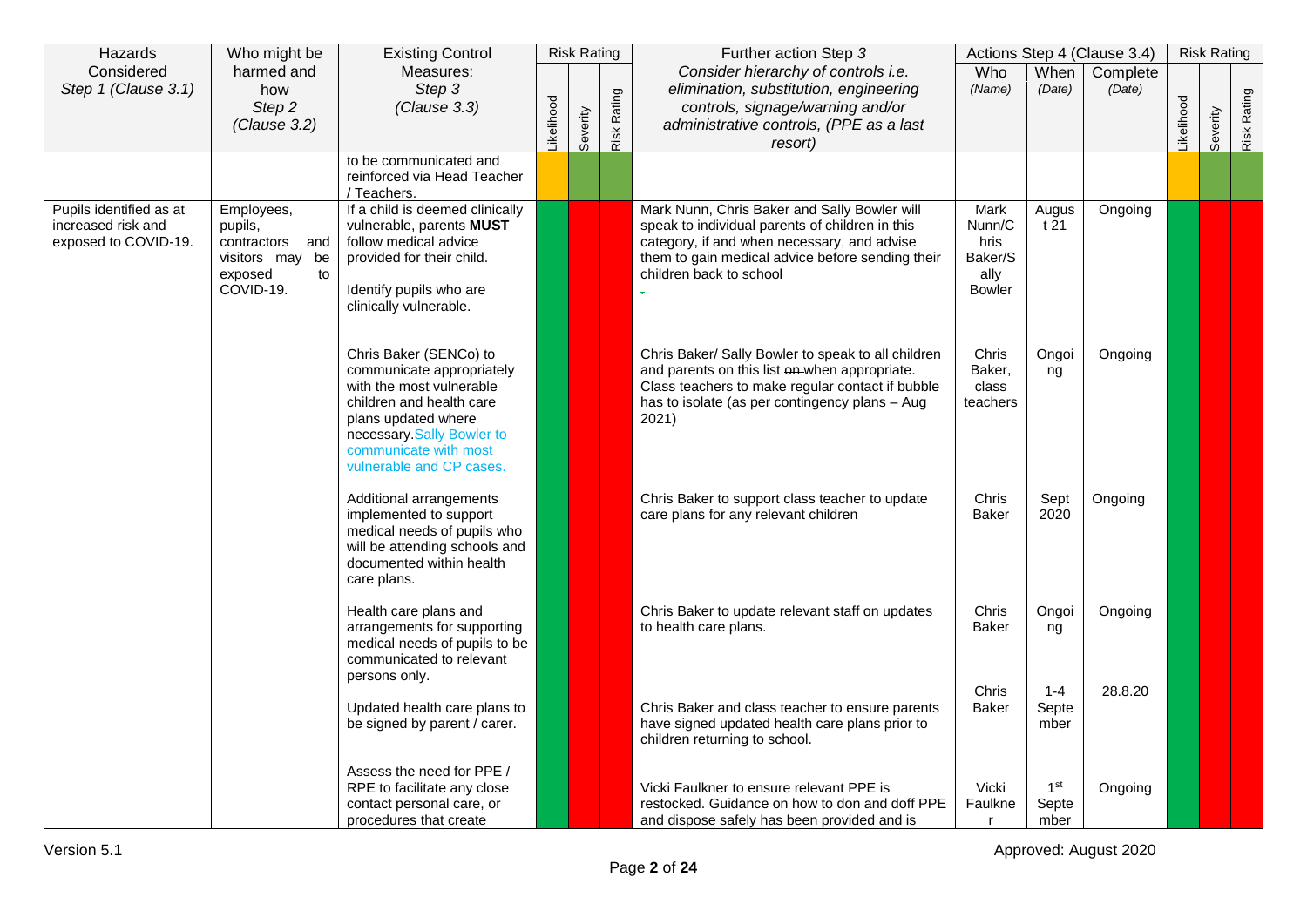| Hazards                                                              | Who might be                                                                              | <b>Existing Control</b>                                                                                                                                      |           | <b>Risk Rating</b> |                    | Further action Step 3                                                                                                                                                   |                                     |                                                    | Actions Step 4 (Clause 3.4) |           | <b>Risk Rating</b> |             |
|----------------------------------------------------------------------|-------------------------------------------------------------------------------------------|--------------------------------------------------------------------------------------------------------------------------------------------------------------|-----------|--------------------|--------------------|-------------------------------------------------------------------------------------------------------------------------------------------------------------------------|-------------------------------------|----------------------------------------------------|-----------------------------|-----------|--------------------|-------------|
| Considered<br>Step 1 (Clause 3.1)                                    | harmed and<br>how<br>Step 2<br>(Clause 3.2)                                               | Measures:<br>Step 3<br>(Clause 3.3)                                                                                                                          | ikelihood | Severity           | <b>Risk Rating</b> | Consider hierarchy of controls i.e.<br>elimination, substitution, engineering<br>controls, signage/warning and/or<br>administrative controls, (PPE as a last<br>resort) | Who<br>(Name)                       | When<br>(Date)                                     | Complete<br>(Date)          | ikelihood | Severity           | Risk Rating |
|                                                                      |                                                                                           | airborne risk (e.g. suctioning<br>and physiotherapy).                                                                                                        |           |                    |                    | visible. Parents to be made aware of when PPE<br>may be worn.                                                                                                           |                                     |                                                    |                             |           |                    |             |
| Staff identified as at<br>increased risk and<br>exposed to COVID-19. | Employees,<br>pupils,<br>contractors and<br>visitors may be<br>exposed<br>to<br>COVID-19. | <b>Clinically vulnerable</b><br>individuals are advised to<br>take extra care in<br>observing social<br>distancing and must follow<br>the system of controls |           |                    |                    | Staff members to be identified and medical<br>details recorded on Scholar Pack.<br>Risk assessment completed for identified<br>individual staff members.                | <b>Mark</b><br>Nunn<br>Mark<br>Nunn | 31 <sup>st</sup><br>Aug<br>Sept<br>1 <sup>st</sup> | Ongoing<br>Ongoing          |           |                    |             |
|                                                                      |                                                                                           | Identify staff who are<br>clinically vulnerable. (Mark<br>Nunn to keep a list)                                                                               |           |                    |                    | Pregnant staff members to follow advise from the<br>midwife and health practitioners.                                                                                   | Mark<br><b>Nunn</b>                 | Ongoi<br>ng                                        | Ongoing                     |           |                    |             |
|                                                                      |                                                                                           | Line Managers to discuss<br>medical needs disclosed by<br>staff and support<br>mechanisms implemented.                                                       |           |                    |                    | Mark Nunn to communicate regularly and<br>annotate individual risk assessment when<br>required.                                                                         | Mark<br>Nunn                        | Weekl<br>у                                         | Ongoing                     |           |                    |             |
|                                                                      |                                                                                           | Arrangements implemented<br>to support additional needs<br>of staff attending school<br><b>MUST</b> be documented within                                     |           |                    |                    | Government guidance shared on Teams.                                                                                                                                    | Mark<br>Nunn/                       | 25 <sup>th</sup><br>Aug                            | Ongoing                     |           |                    |             |
|                                                                      |                                                                                           | an individual risk<br>assessment (for example<br>expectant mothers).                                                                                         |           |                    |                    | Mark Nunn and Chris Baker to keep up to date<br>with advice on medical needs.                                                                                           | Mark<br>Nunn/                       | Ongoi<br>ng                                        | Ongoing                     |           |                    |             |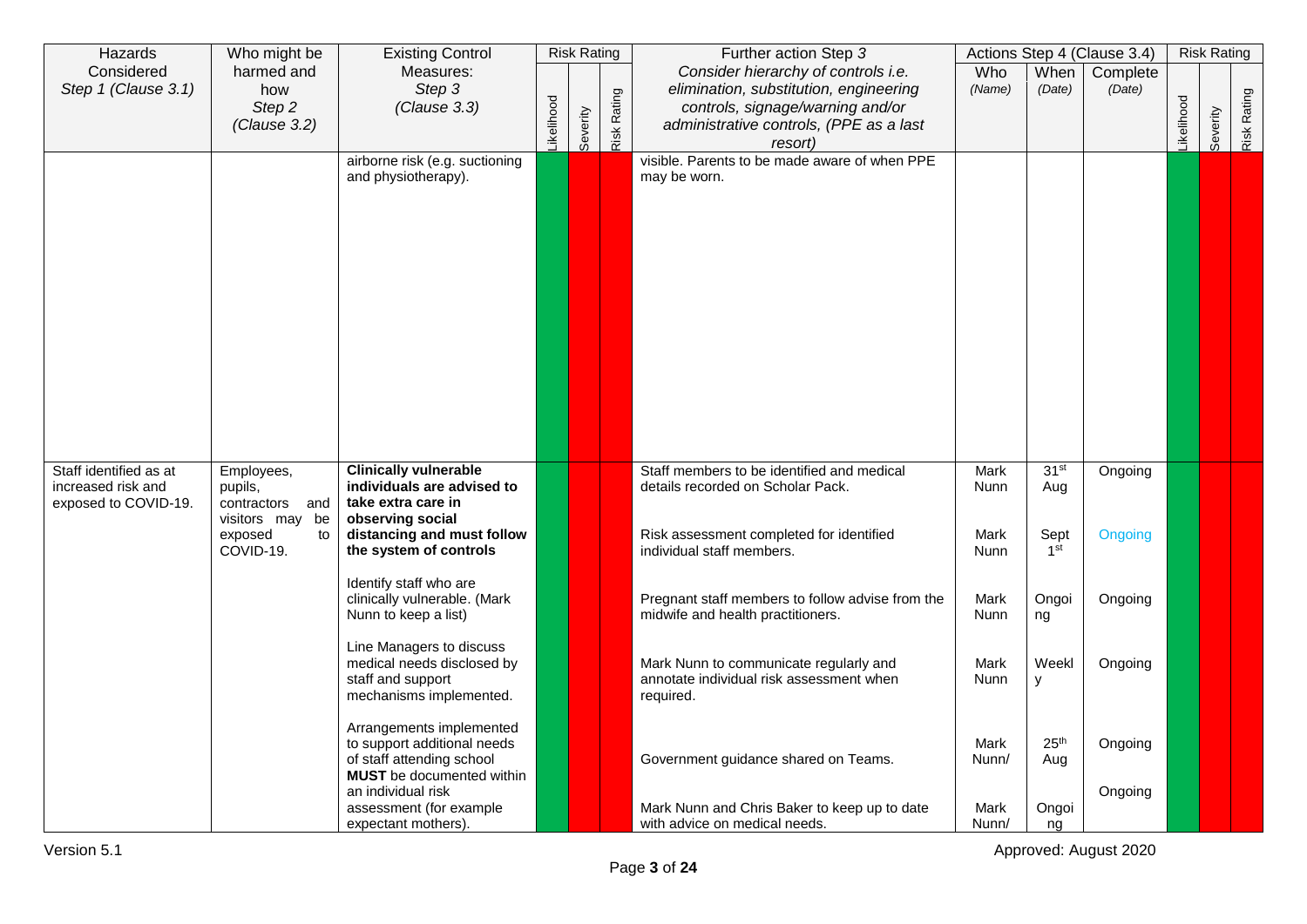| Hazards                                                          | Who might be                                                                              | <b>Existing Control</b>                                                                                                                                                                                                                                                                                                                                                                                                                                                                                                                                                                                                                                                                                                                                                                                                                                                                                 |            | <b>Risk Rating</b> |             | Further action Step 3                                                                                                                                                                                                                                                                                                                                                                                                                                                                                                                                                       |                |                | Actions Step 4 (Clause 3.4) |           | <b>Risk Rating</b> |             |
|------------------------------------------------------------------|-------------------------------------------------------------------------------------------|---------------------------------------------------------------------------------------------------------------------------------------------------------------------------------------------------------------------------------------------------------------------------------------------------------------------------------------------------------------------------------------------------------------------------------------------------------------------------------------------------------------------------------------------------------------------------------------------------------------------------------------------------------------------------------------------------------------------------------------------------------------------------------------------------------------------------------------------------------------------------------------------------------|------------|--------------------|-------------|-----------------------------------------------------------------------------------------------------------------------------------------------------------------------------------------------------------------------------------------------------------------------------------------------------------------------------------------------------------------------------------------------------------------------------------------------------------------------------------------------------------------------------------------------------------------------------|----------------|----------------|-----------------------------|-----------|--------------------|-------------|
| Considered<br>Step 1 (Clause 3.1)                                | harmed and<br>how<br>Step 2<br>(Clause 3.2)                                               | Measures:<br>Step 3<br>(Clause 3.3)                                                                                                                                                                                                                                                                                                                                                                                                                                                                                                                                                                                                                                                                                                                                                                                                                                                                     | Likelihood | Severity           | Risk Rating | Consider hierarchy of controls i.e.<br>elimination, substitution, engineering<br>controls, signage/warning and/or<br>administrative controls, (PPE as a last<br>resort)                                                                                                                                                                                                                                                                                                                                                                                                     | Who<br>(Name)  | When<br>(Date) | Complete<br>(Date)          | ikelihood | Severity           | Risk Rating |
|                                                                  |                                                                                           |                                                                                                                                                                                                                                                                                                                                                                                                                                                                                                                                                                                                                                                                                                                                                                                                                                                                                                         |            |                    |             |                                                                                                                                                                                                                                                                                                                                                                                                                                                                                                                                                                             | Chris<br>Baker |                |                             |           |                    |             |
| Staff / pupils living with<br>a clinically vulnerable<br>person. | Employees,<br>pupils,<br>contractors and<br>visitors may be<br>exposed<br>to<br>COVID-19. | Pupils or staff living with<br>someone who is clinically<br>vulnerable including those<br>who are pregnant can attend<br>their education or childcare<br>setting.<br>Pupils or staff living in a<br>household with someone<br>who is clinically vulnerable it<br>is advised they attend their<br>education or childcare<br>setting<br>If you or anyone in your<br>household has symptoms<br>that may be caused by<br>COVID-19, then you should<br>avoid contact with other<br>household members as<br>much as possible.<br>Where possible, arrange for<br>the vulnerable person to<br>move out of your home, aim<br>to keep 2m away from the<br>clinically vulnerable person,<br>use a separate bathroom<br>and shared areas, where<br>possible.<br>Not all of these measures<br>will be possible if you are<br>living with children, but keep<br>following this advice to the<br>best of your ability. |            |                    |             | Mark Nunn to be made aware of children & staff<br>members living with extremely/clinically<br>vulnerable people.<br>Children and staff to follow guidance, where<br>possible:<br>https://www.gov.uk/government/publications/covi<br>d-19-stay-at-home-guidance/guidance-for-<br>households-with-grandparents-parents-and-<br>children-living-together-where-someone-is-at-<br>increased-risk-or-has-symptoms-of-coronavirus-<br>COV<br>Offer for staff to work from home, when possible<br>All staff to resume contractual obligations and<br>follow the measures in place. | Mark<br>Nunn   | Ongoi<br>ng    | Ongoing                     |           |                    |             |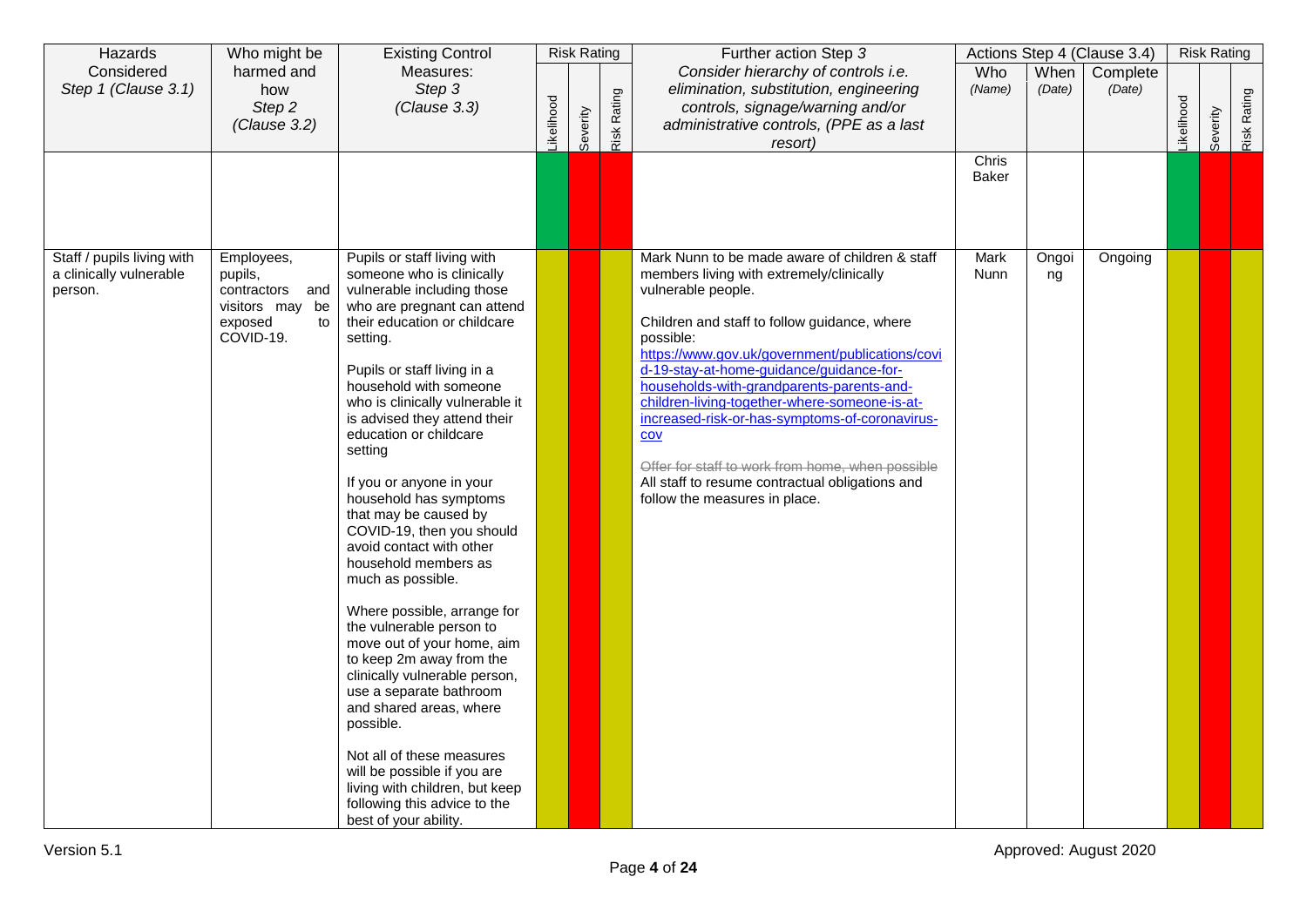| Hazards                                                                                  | Who might be                                                                | <b>Existing Control</b>                                                                                                                                                                                                                                                                                                                                                                                                                                                                                                                                                                                                                                                                                                                                                            |           | <b>Risk Rating</b> |             | Further action Step 3                                                                                                                                                                                                                                                                                                                                                                                  |                       |                          | Actions Step 4 (Clause 3.4) |            | <b>Risk Rating</b> |             |
|------------------------------------------------------------------------------------------|-----------------------------------------------------------------------------|------------------------------------------------------------------------------------------------------------------------------------------------------------------------------------------------------------------------------------------------------------------------------------------------------------------------------------------------------------------------------------------------------------------------------------------------------------------------------------------------------------------------------------------------------------------------------------------------------------------------------------------------------------------------------------------------------------------------------------------------------------------------------------|-----------|--------------------|-------------|--------------------------------------------------------------------------------------------------------------------------------------------------------------------------------------------------------------------------------------------------------------------------------------------------------------------------------------------------------------------------------------------------------|-----------------------|--------------------------|-----------------------------|------------|--------------------|-------------|
| Considered<br>Step 1 (Clause 3.1)                                                        | harmed and<br>how<br>Step 2<br>(Clause 3.2)                                 | Measures:<br>Step 3<br>(Clause 3.3)                                                                                                                                                                                                                                                                                                                                                                                                                                                                                                                                                                                                                                                                                                                                                | ikelihood | Severity           | Risk Rating | Consider hierarchy of controls i.e.<br>elimination, substitution, engineering<br>controls, signage/warning and/or<br>administrative controls, (PPE as a last<br>resort)                                                                                                                                                                                                                                | Who<br>(Name)         | When<br>(Date)           | Complete<br>(Date)          | -ikelihood | Severity           | Risk Rating |
| Individuals within the                                                                   | Employees,                                                                  | Updated guidance<br>https://www.gov.uk/govern<br>ment/publications/covid-19-<br>stay-at-home-guidance/stay-<br>at-home-guidance-for-<br>households-with-possible-<br>coronavirus-covid-19-<br>infection<br>Individuals to seek advice                                                                                                                                                                                                                                                                                                                                                                                                                                                                                                                                              |           |                    |             | Staff absences through COVID19 symptoms to                                                                                                                                                                                                                                                                                                                                                             | Mark                  | Sept                     | Ongoing                     |            |                    |             |
| same household as<br>staff or pupils<br>symptomatic or<br>confirmed case of<br>COVID-19. | pupils,<br>contractors and<br>visitors may be<br>exposed<br>to<br>COVID-19. | from NHS 111, self-isolate<br>and then contact local testing<br>and arrange tests for self<br>and family.<br>Mark Nunn (Principal) to<br>monitor staff absence related<br>to COVID-19.<br>Seek advice from your HR<br>provision if required for staff<br>absences.<br>Government advice:<br>You will not be legally<br>required to self-isolate if you<br>test positive for COVID-19.<br>Stay at home if you can and<br>avoid contact with other<br>people.<br>You will not have to take<br>daily tests or be legally<br>required to self-isolate<br>following contact with<br>someone who has tested<br>positive for COVID-19.<br>West Park advice:<br>If you test positive for Covid,<br>you should isolate for 5 days<br>from the date when<br>symptoms commenced (Feb<br>2022) |           |                    |             | be monitored, ensuring that correct self-isolating<br>duration is adhered to or until confirmation of<br>negative test result is received.<br>Mark Nunn and Chris Baker to keep up-to-date<br>with 'Stay at home' guidance:<br>https://www.gov.uk/government/publications/covi<br>d-19-stay-at-home-guidance/stay-at-home-<br>guidance-for-households-with-possible-<br>coronavirus-covid-19-infection | Nunn<br>Mark<br>Nunn/ | 1 <sup>st</sup><br>Daily | Ongoing                     |            |                    |             |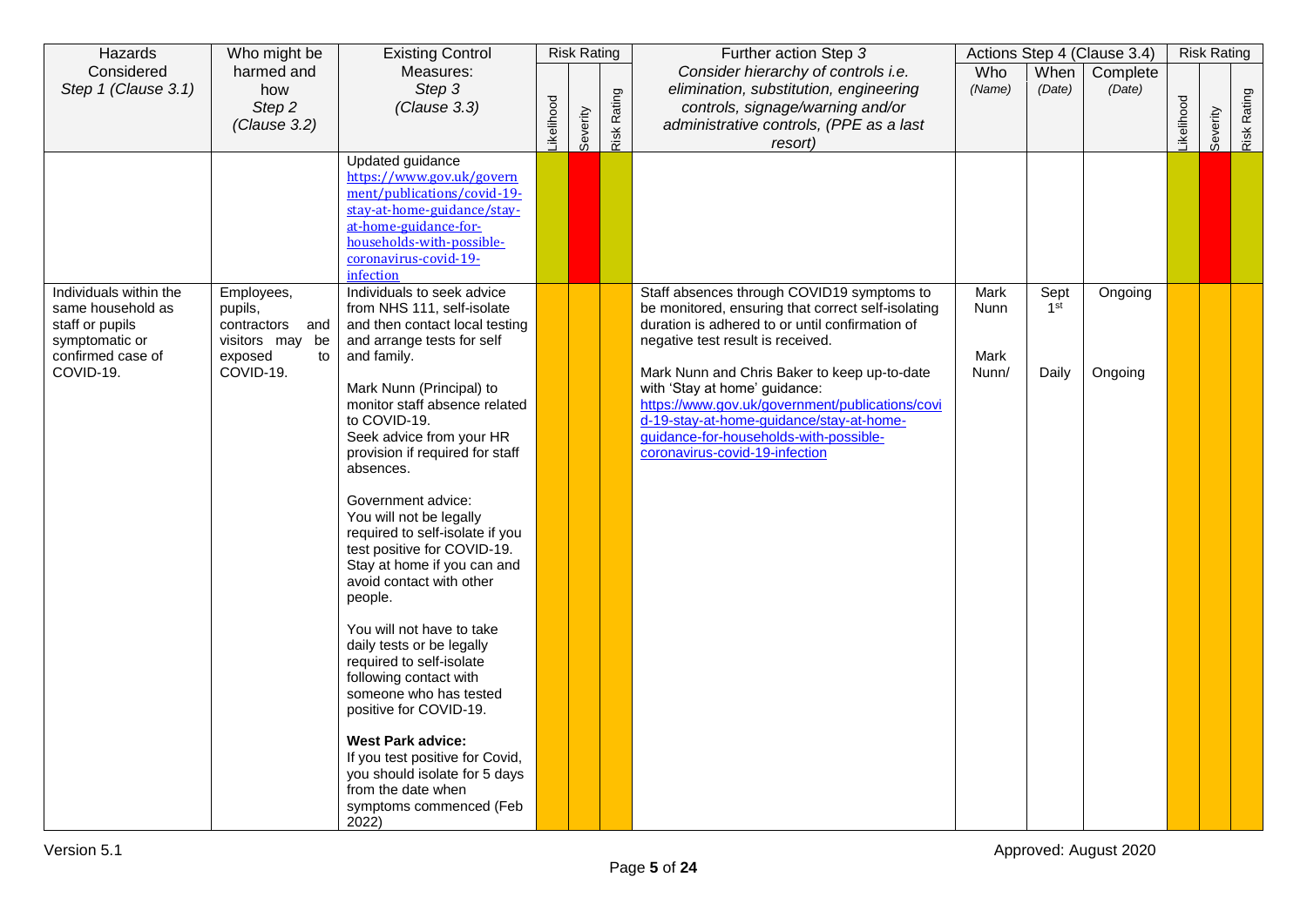| Hazards                                                     | Who might be                                                                              | <b>Existing Control</b>                                                                                                                                                                                                                                                                                                                                                                                                                                 |           | <b>Risk Rating</b> |             | Further action Step 3                                                                                                                                                                                                                                                                                                                                                                                                                                                                                                                                                                                                                                                                                                          |                                       |                                          | Actions Step 4 (Clause 3.4) |                  | <b>Risk Rating</b> |             |
|-------------------------------------------------------------|-------------------------------------------------------------------------------------------|---------------------------------------------------------------------------------------------------------------------------------------------------------------------------------------------------------------------------------------------------------------------------------------------------------------------------------------------------------------------------------------------------------------------------------------------------------|-----------|--------------------|-------------|--------------------------------------------------------------------------------------------------------------------------------------------------------------------------------------------------------------------------------------------------------------------------------------------------------------------------------------------------------------------------------------------------------------------------------------------------------------------------------------------------------------------------------------------------------------------------------------------------------------------------------------------------------------------------------------------------------------------------------|---------------------------------------|------------------------------------------|-----------------------------|------------------|--------------------|-------------|
| Considered<br>Step 1 (Clause 3.1)                           | harmed and<br>how<br>Step 2<br>(Clause 3.2)                                               | Measures:<br>Step 3<br>(Clause 3.3)                                                                                                                                                                                                                                                                                                                                                                                                                     | ikelihood | Severity           | Risk Rating | Consider hierarchy of controls i.e.<br>elimination, substitution, engineering<br>controls, signage/warning and/or<br>administrative controls, (PPE as a last<br>resort)                                                                                                                                                                                                                                                                                                                                                                                                                                                                                                                                                        | Who<br>(Name)                         | When<br>(Date)                           | Complete<br>(Date)          | <b>ikelihood</b> | Severity           | Risk Rating |
| Pupil displays<br>symptoms of COVID-19<br>whilst at school. | Employees,<br>pupils,<br>contractors and<br>visitors may be<br>exposed<br>to<br>COVID-19. | Staff able to recognise key<br>COVID-19 symptoms in<br>pupils.<br>The Government stay at<br>home guidance MUST be<br>followed if pupils become<br>unwell with;<br>A new continuous<br>$\bullet$<br>cough, or<br>A high temperature<br>$\bullet$<br>Loss of taste /smell<br>Symptomatic child will be<br>moved to a sheltered<br>outdoor area which is used<br>as the isolation area until<br>parent arrives, suitable PPE<br><b>MUST</b> be worn with a |           |                    |             | Staff to be reminded of symptoms and protocols<br>during 31 <sup>st</sup> August 'Inset Day' and then when<br>appropriate<br>Chris Baker (Vice Principal) will be responsible<br>for setting up the isolation area. The following<br>elements MUST be included (wherever possible<br>and if not outside);<br>A room with a door that can be closed<br>$\bullet$<br>Supervision provided for pupil(s) at the<br>$\bullet$<br>door/outside of in the isolation area.<br>A window available and opened for<br>ventilation.<br>Appropriate PPE<br>Access to a separate bathroom (in case<br>needed whilst awaiting collection) if<br>possible<br>An exit route - enabling symptomatic<br>pupils to leave site with parents without | Mark<br>Nunn<br>Chris<br><b>Baker</b> | Weekl<br>y<br>By 1 <sup>st</sup><br>Sept | Weekly<br>Ongoing           |                  |                    |             |
|                                                             |                                                                                           | symptomatic student, if a<br>distance of 2m cannot be<br>maintained.<br>Staff supervising pupils in<br>isolation <b>MUST</b> maintain a<br>distance of 2m, where<br>possible. Where this cannot<br>be maintained (e.g. for a<br>very young child or child with<br>complex needs) PPE MUST<br>be worn.<br>A suitable isolation area<br>should be set up in school.<br>Parent / Carer of<br>symptomatic child to be                                       |           |                    |             | re-entering the main school, where<br>possible.<br>A cleaning regime to prevent cross<br>contamination between individuals<br>required to use the isolation area (and<br>bathroom (if used).<br>Signage displayed to indicate the<br>isolation area advising "no entry".<br>A record MUST be kept of everyone the<br>person has been in contact with and<br>monitor for 10 days.<br>If it is not possible to isolate individuals, they<br>MUST be moved to an area which is at least 2m<br>away from other people.                                                                                                                                                                                                             |                                       |                                          |                             |                  |                    |             |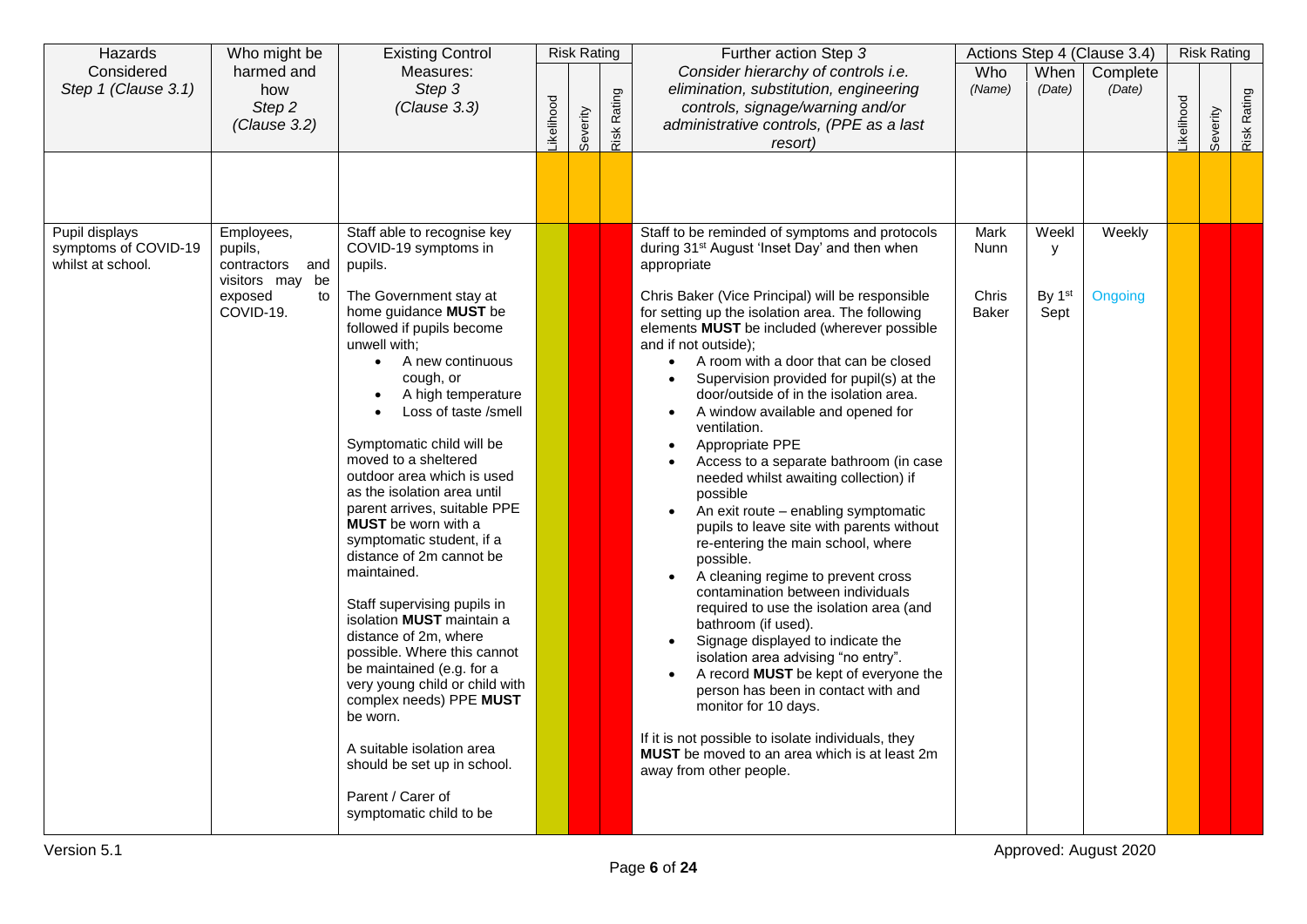| Hazards             | Who might be | <b>Existing Control</b>                                        |                  | <b>Risk Rating</b> |             | Further action Step 3                                                    |         |                  | Actions Step 4 (Clause 3.4) |           | <b>Risk Rating</b> |             |
|---------------------|--------------|----------------------------------------------------------------|------------------|--------------------|-------------|--------------------------------------------------------------------------|---------|------------------|-----------------------------|-----------|--------------------|-------------|
| Considered          | harmed and   | Measures:                                                      |                  |                    |             | Consider hierarchy of controls i.e.                                      | Who     | When             | Complete                    |           |                    |             |
| Step 1 (Clause 3.1) | how          | Step 3                                                         |                  |                    |             | elimination, substitution, engineering                                   | (Name)  | (Date)           | (Date)                      |           |                    |             |
|                     | Step 2       | (Clause 3.3)                                                   |                  |                    |             | controls, signage/warning and/or                                         |         |                  |                             |           |                    |             |
|                     | (Clause 3.2) |                                                                | <b>ikelihood</b> |                    | Risk Rating | administrative controls, (PPE as a last                                  |         |                  |                             | ikelihood | Severity           | Risk Rating |
|                     |              |                                                                |                  | Severity           |             | resort)                                                                  |         |                  |                             |           |                    |             |
|                     |              | contacted and be collected                                     |                  |                    |             | When a child becomes unwell and a supervising                            |         |                  |                             |           |                    |             |
|                     |              | immediately.                                                   |                  |                    |             | a distance of 2m can't be maintained within the                          |         |                  |                             |           |                    |             |
|                     |              | 999 will be called in an                                       |                  |                    |             | isolation area, the following PPE MUST be worn:<br>$\bullet$ A face mask |         |                  |                             |           |                    |             |
|                     |              | emergency, if anyone is                                        |                  |                    |             | If contact with the child is required, then                              |         |                  |                             |           |                    |             |
|                     |              | seriously ill, injured or their                                |                  |                    |             | additional PPE MUST be worn:                                             |         |                  |                             |           |                    |             |
|                     |              | life is at risk.                                               |                  |                    |             | Gloves<br>$\bullet$                                                      |         |                  |                             |           |                    |             |
|                     |              |                                                                |                  |                    |             | Apron                                                                    |         |                  |                             |           |                    |             |
|                     |              | If employees have specific                                     |                  |                    |             | Face mask                                                                |         |                  |                             |           |                    |             |
|                     |              | concerns about their or                                        |                  |                    |             | If there is a risk of splashing to the eyes (e.g.                        |         |                  |                             |           |                    |             |
|                     |              | others health, they should be<br>directed to the Public Health |                  |                    |             | coughing, spitting or vomiting), then additional                         |         |                  |                             |           |                    |             |
|                     |              | England advice or ring NHS                                     |                  |                    |             | PPE <b>MUST</b> be worn:                                                 |         |                  |                             |           |                    |             |
|                     |              | 111. The GP, pharmacy,                                         |                  |                    |             | Gloves<br>Apron                                                          |         |                  |                             |           |                    |             |
|                     |              | urgent care centres or                                         |                  |                    |             | Face mask                                                                | Mark    | 31 <sup>st</sup> | Ongoing                     |           |                    |             |
|                     |              | hospitals will be avoided.                                     |                  |                    |             | Eye protection                                                           | Nunn/   | Aug              |                             |           |                    |             |
|                     |              |                                                                |                  |                    |             |                                                                          | Vicki   |                  |                             |           |                    |             |
|                     |              | Areas where a symptomatic                                      |                  |                    |             |                                                                          | Faulkne |                  |                             |           |                    |             |
|                     |              | individual has spent time and<br>objects / surfaces they have  |                  |                    |             | Vicki Faulkner to restock relevant PPE to                                |         |                  |                             |           |                    |             |
|                     |              | come into contact with                                         |                  |                    |             | locations when required. Guidance on how to                              |         |                  |                             |           |                    |             |
|                     |              | <b>MUST</b> be suitably cleaned                                |                  |                    |             | don and doff PPE and dispose safely has been                             |         |                  |                             |           |                    |             |
|                     |              | and / or disinfected and then                                  |                  |                    |             | provided and is visible.                                                 |         |                  |                             |           |                    |             |
|                     |              | isolated for 72 hours. The                                     |                  |                    |             | Cleaning of non-healthcare settings                                      |         |                  |                             |           |                    |             |
|                     |              | Government guidance MUST                                       |                  |                    |             | https://www.gov.uk/government/publications/covi                          |         |                  |                             |           |                    |             |
|                     |              | be followed for cleaning non-                                  |                  |                    |             | d-19-decontamination-in-non-healthcare-                                  |         |                  |                             |           |                    |             |
|                     |              | healthcare settings.                                           |                  |                    |             | settings/covid-19-decontamination-in-non-                                |         |                  |                             |           |                    |             |
|                     |              | Waste (i.e. used tissues,                                      |                  |                    |             | healthcare-settings                                                      |         |                  |                             |           |                    |             |
|                     |              | disposable cloths,                                             |                  |                    |             |                                                                          |         |                  |                             |           |                    |             |
|                     |              | disposable gloves) used                                        |                  |                    |             |                                                                          |         |                  |                             |           |                    |             |
|                     |              | during suspected COVID-19                                      |                  |                    |             |                                                                          |         |                  |                             |           |                    |             |
|                     |              | cases MUST be managed                                          |                  |                    |             |                                                                          |         |                  |                             |           |                    |             |
|                     |              | by:                                                            |                  |                    |             |                                                                          |         |                  |                             |           |                    |             |
|                     |              | Placing in a plastic<br>rubbish bag - tied                     |                  |                    |             |                                                                          |         |                  |                             |           |                    |             |
|                     |              | when full.                                                     |                  |                    |             |                                                                          |         |                  |                             |           |                    |             |
|                     |              | Plastic bag placed                                             |                  |                    |             |                                                                          |         |                  |                             |           |                    |             |
|                     |              | in a second bin bag                                            |                  |                    |             |                                                                          |         |                  |                             |           |                    |             |
|                     |              | and tied.                                                      |                  |                    |             |                                                                          |         |                  |                             |           |                    |             |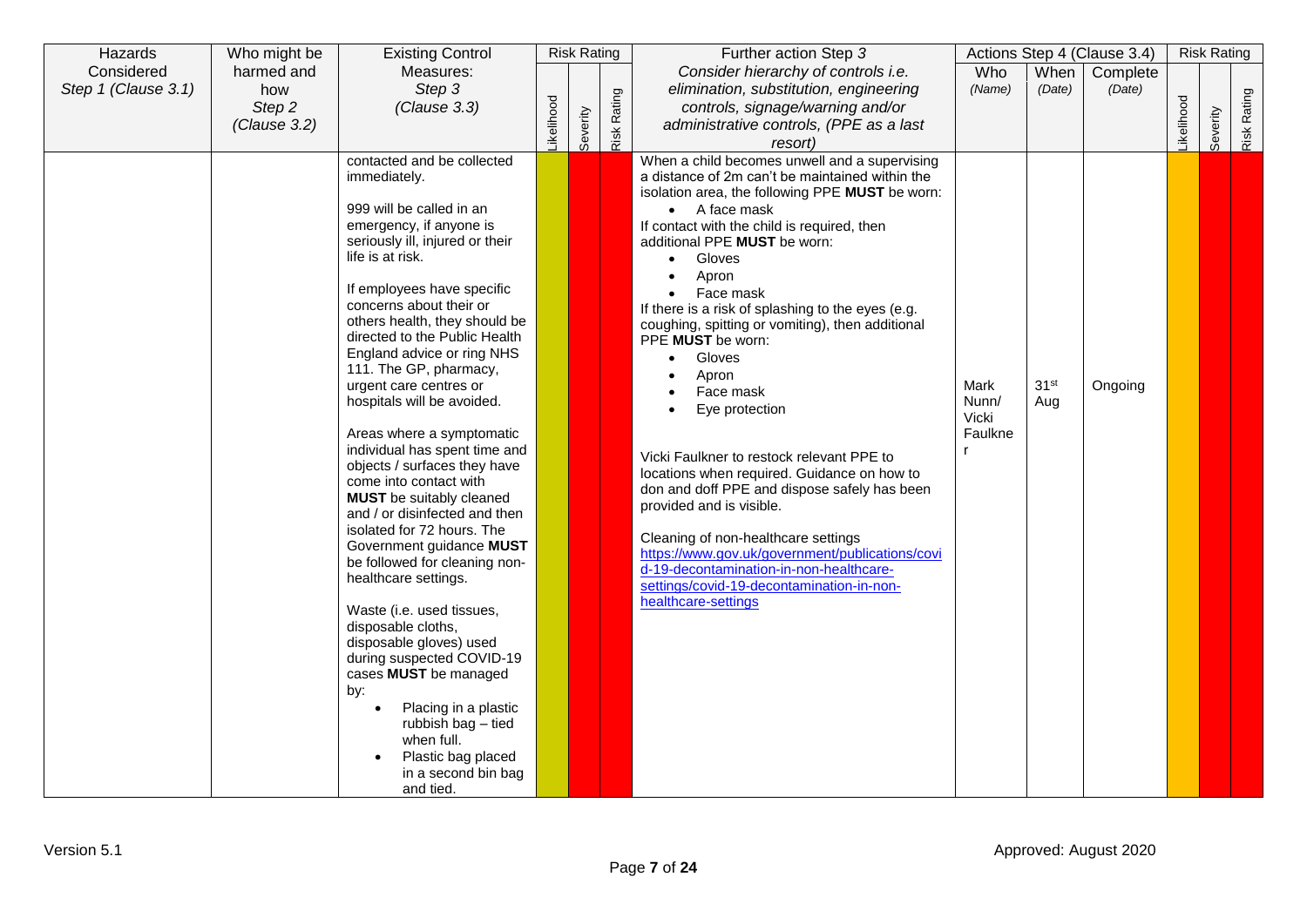| Hazards                                                             | Who might be                                                                                 | <b>Existing Control</b>                                                                                                                                                                                                                                                                                                                                                                                                                                                                                                                                                                         |                  |          | <b>Risk Rating</b> | Further action Step 3                                                                                                                                                                                                                                                                                                                                                                                |                                                         |                                               | Actions Step 4 (Clause 3.4)   |                  | <b>Risk Rating</b> |             |
|---------------------------------------------------------------------|----------------------------------------------------------------------------------------------|-------------------------------------------------------------------------------------------------------------------------------------------------------------------------------------------------------------------------------------------------------------------------------------------------------------------------------------------------------------------------------------------------------------------------------------------------------------------------------------------------------------------------------------------------------------------------------------------------|------------------|----------|--------------------|------------------------------------------------------------------------------------------------------------------------------------------------------------------------------------------------------------------------------------------------------------------------------------------------------------------------------------------------------------------------------------------------------|---------------------------------------------------------|-----------------------------------------------|-------------------------------|------------------|--------------------|-------------|
| Considered<br>Step 1 (Clause 3.1)                                   | harmed and<br>how<br>Step 2<br>(Clause 3.2)                                                  | Measures:<br>Step 3<br>(Clause 3.3)                                                                                                                                                                                                                                                                                                                                                                                                                                                                                                                                                             | <b>ikelihood</b> | Severity | Risk Rating        | Consider hierarchy of controls i.e.<br>elimination, substitution, engineering<br>controls, signage/warning and/or<br>administrative controls, (PPE as a last<br>resort)                                                                                                                                                                                                                              | Who<br>(Name)                                           | When<br>(Date)                                | Complete<br>(Date)            | <b>ikelihood</b> | Severity           | Risk Rating |
|                                                                     |                                                                                              | <b>Bins MUST be</b><br>$\bullet$<br>emptied regularly<br>throughout the day<br>Stored for at least<br>72 hours before it<br>can be placed in<br>normal waste<br>disposal facilities.                                                                                                                                                                                                                                                                                                                                                                                                            |                  |          |                    |                                                                                                                                                                                                                                                                                                                                                                                                      |                                                         |                                               |                               |                  |                    |             |
| Staff displays<br>symptoms of COVID-19<br>whilst at work in school. | Employees,<br>pupils,<br>contractors<br>and<br>visitors may be<br>exposed<br>to<br>COVID-19. | Staff able to recognise key<br>COVID-19 symptoms in<br>themselves and colleagues.<br>The Government stay at<br>home guidance MUST be<br>followed if staff become<br>unwell with;<br>A new continuous<br>$\bullet$<br>cough, or<br>A high temperature<br>$\bullet$<br>Anosmia (loss of or<br>change in normal<br>sense of smell. It<br>can also affect<br>sense of taste)<br>If staff feel unwell with the<br>above symptoms during the<br>school day they MUST go<br>home.<br>A record <b>MUST</b> be kept of<br>everyone the person has<br>been in contact with and<br>monitor for 14 10 days. |                  |          |                    | Staff to be reminded of symptoms and protocols<br>during weekly briefing when appropriate. (Feb<br>2022)<br>Record of all people that a staff member suffering<br>from COVID symptoms has been in contact with<br>to be held by the Principal Feb 2022<br>Tests (10 tests) held in school for parents to<br>administer to pupils, in extreme circumstances.<br>Record information when administered. | <b>Mark</b><br>Nunn<br>Mark<br>Nunn<br>Vicki<br>Faulkne | Ongoi<br>$ng -$<br>Ongoi<br>ng<br>Ongoi<br>ng | Ongoing<br>Ongoing<br>Ongoing |                  |                    |             |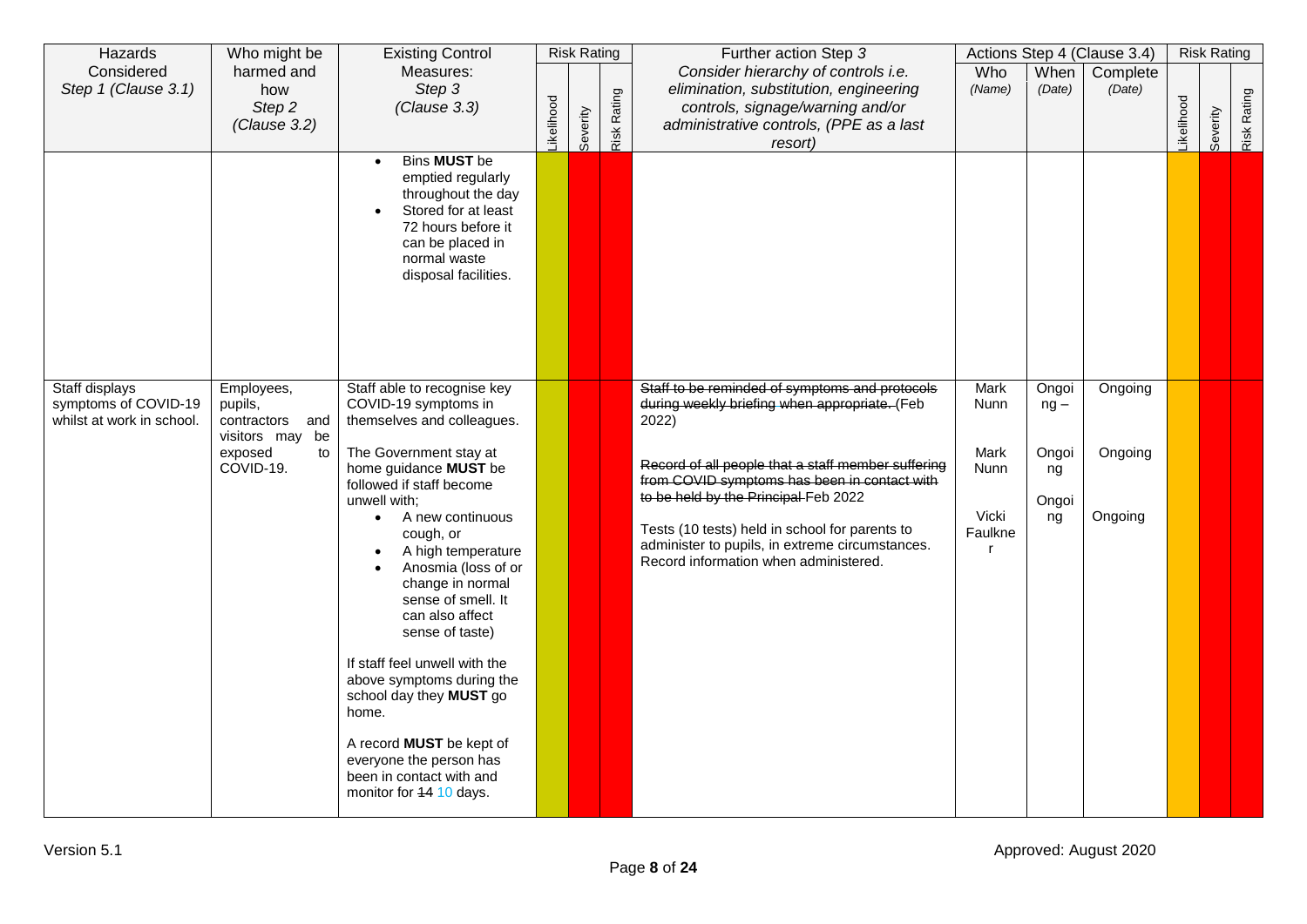| Hazards                           | Who might be                                | <b>Existing Control</b>                                                                                                                                                                                                                                                                                                                                                                                                                                                                                                                       |           | <b>Risk Rating</b> |             | Further action Step 3                                                                                                                                        |               |                | Actions Step 4 (Clause 3.4) |            | <b>Risk Rating</b> |             |
|-----------------------------------|---------------------------------------------|-----------------------------------------------------------------------------------------------------------------------------------------------------------------------------------------------------------------------------------------------------------------------------------------------------------------------------------------------------------------------------------------------------------------------------------------------------------------------------------------------------------------------------------------------|-----------|--------------------|-------------|--------------------------------------------------------------------------------------------------------------------------------------------------------------|---------------|----------------|-----------------------------|------------|--------------------|-------------|
| Considered<br>Step 1 (Clause 3.1) | harmed and<br>how<br>Step 2<br>(Clause 3.2) | Measures:<br>Step 3<br>(Clause 3.3)                                                                                                                                                                                                                                                                                                                                                                                                                                                                                                           | ikelihood | Severity           | Risk Rating | Consider hierarchy of controls i.e.<br>elimination, substitution, engineering<br>controls, signage/warning and/or<br>administrative controls, (PPE as a last | Who<br>(Name) | When<br>(Date) | Complete<br>(Date)          | Likelihood | Severity           | Risk Rating |
|                                   |                                             | 999 will be called in an<br>emergency, if anyone is<br>seriously ill, injured or their<br>life is at risk.<br>If employees have specific<br>concerns about their or<br>others health, they should be<br>directed to the Public Health<br>England advice or ring NHS<br>111. The GP, pharmacy,<br>urgent care centres or<br>hospitals will be avoided.<br>Areas where a symptomatic<br>individual has spent time and<br>objects / surfaces they have<br>come into contact with<br><b>MUST</b> be suitably cleaned<br>and / or disinfected. The |           |                    |             | resort)                                                                                                                                                      |               |                |                             |            |                    |             |
|                                   |                                             | Government guidance MUST<br>be followed for cleaning non-<br>healthcare settings.<br>Waste (i.e. used tissues,<br>disposable cloths,<br>disposable gloves) used<br>during suspected COVID-19<br>cases MUST be managed<br>by:<br>Placing in a plastic<br>$\bullet$<br>rubbish bag - tied<br>when full.<br>Plastic bag placed<br>in a second bin bag<br>and tied.<br>Bins MUST be<br>$\bullet$<br>emptied regularly<br>throughout the day.<br>Stored for at least<br>72 hours before it<br>can be placed in                                     |           |                    |             |                                                                                                                                                              |               |                |                             |            |                    |             |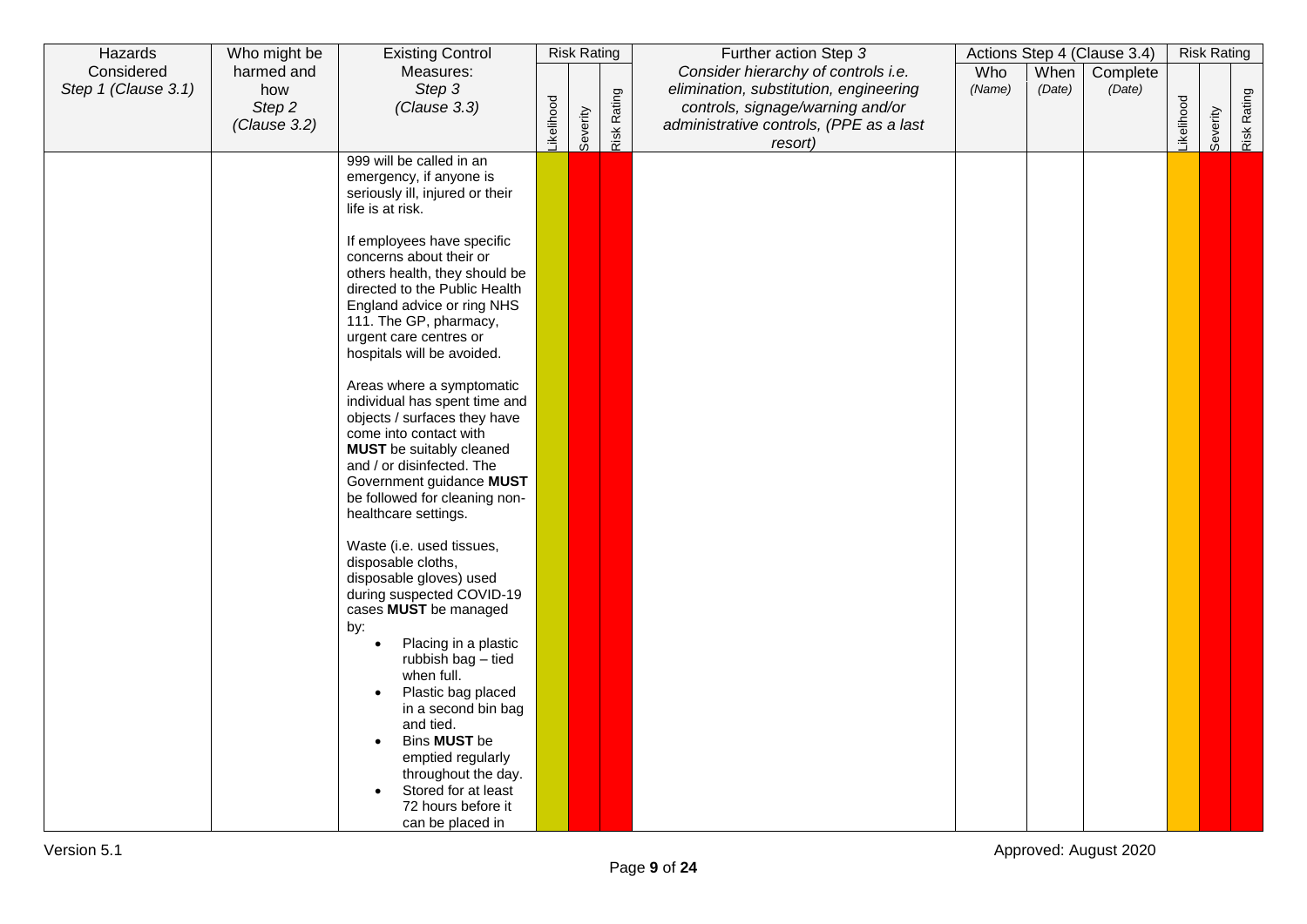| Hazards                                   | Who might be                                                                           | <b>Existing Control</b>                                                                                                                                                                                                                                                                                                                                                                                                                                                                                                                                  |           | <b>Risk Rating</b> |             | Further action Step 3                                                                                                                                                                                                                                                                                                                                                                                                                                                                                                                                                                                                                                                                           |                                                                     |                                           | Actions Step 4 (Clause 3.4)              |                  | <b>Risk Rating</b> |             |
|-------------------------------------------|----------------------------------------------------------------------------------------|----------------------------------------------------------------------------------------------------------------------------------------------------------------------------------------------------------------------------------------------------------------------------------------------------------------------------------------------------------------------------------------------------------------------------------------------------------------------------------------------------------------------------------------------------------|-----------|--------------------|-------------|-------------------------------------------------------------------------------------------------------------------------------------------------------------------------------------------------------------------------------------------------------------------------------------------------------------------------------------------------------------------------------------------------------------------------------------------------------------------------------------------------------------------------------------------------------------------------------------------------------------------------------------------------------------------------------------------------|---------------------------------------------------------------------|-------------------------------------------|------------------------------------------|------------------|--------------------|-------------|
| Considered<br>Step 1 (Clause 3.1)         | harmed and<br>how<br>Step 2<br>(Clause 3.2)                                            | Measures:<br>Step 3<br>(Clause 3.3)                                                                                                                                                                                                                                                                                                                                                                                                                                                                                                                      | ikelihood | Severity           | Risk Rating | Consider hierarchy of controls i.e.<br>elimination, substitution, engineering<br>controls, signage/warning and/or<br>administrative controls, (PPE as a last<br>resort)                                                                                                                                                                                                                                                                                                                                                                                                                                                                                                                         | Who<br>(Name)                                                       | When<br>(Date)                            | Complete<br>(Date)                       | <b>ikelihood</b> | Severity           | Risk Rating |
|                                           |                                                                                        | normal waste<br>disposal facilities.<br>Staff and members of their<br>household who are<br>experiencing COVID-19<br>symptoms are eligible for<br>testing. Staff to be<br>encouraged and advised to<br>take up testing as soon as<br>possible.<br>Line Managers will maintain<br>regular contact with staff<br>members during periods of<br>absence and seek further<br>advice from HR where<br>required.                                                                                                                                                 |           |                    |             |                                                                                                                                                                                                                                                                                                                                                                                                                                                                                                                                                                                                                                                                                                 |                                                                     |                                           |                                          |                  |                    |             |
| Pupils / staff will<br>transmit COVID-19. | Employees,<br>pupils,<br>contractors and<br>visitors may be<br>exposed to<br>COVID-19. | All those within the school,<br>including, teaching staff,<br>support staff, pupils, visitors<br>and contractors MUST follow<br>current advice.<br>Signage will be displayed<br>around school to indicate<br>any local arrangements e.g.<br>for parents and visitors on<br>arrival to site.<br>All staff, pupils, contractors<br>and visitors are required to<br>wash their hands/sanitise at<br>regular intervals throughout<br>the day.<br>Staff to reinforce messages<br>(to pupils and others) to;<br>Avoid touching<br>eyes, nose and<br>mouth with |           |                    |             | All staff, pupils, contractors and visitors will be<br>required to wash their hands for 20 seconds with<br>soap and water, remembering the importance of<br>proper drying;<br>Before leaving home<br>On arrival at school<br>After using the toilet<br>After breaks / sporting activities<br>$\bullet$<br>Before food preparation<br>Before & after eating any food (inc.<br>snacks)<br>Before leaving school<br>$\bullet$<br>Staff to supervise young children to ensure they<br>wash their hands for 20 seconds with soap and<br>water.<br>Michelle Johnson will be responsible for checking<br>stocks of soap and hand drying facilities<br>throughout each day. Staff to report any issues. | $\overline{All}$<br>visitors<br>Staff<br>Michelle<br>Johnson<br>All | Ongoi<br>ng<br>Ongoi<br>ng<br>Ongoi<br>ng | Ongoing<br>Ongoing<br>Ongoing<br>Ongoing |                  |                    |             |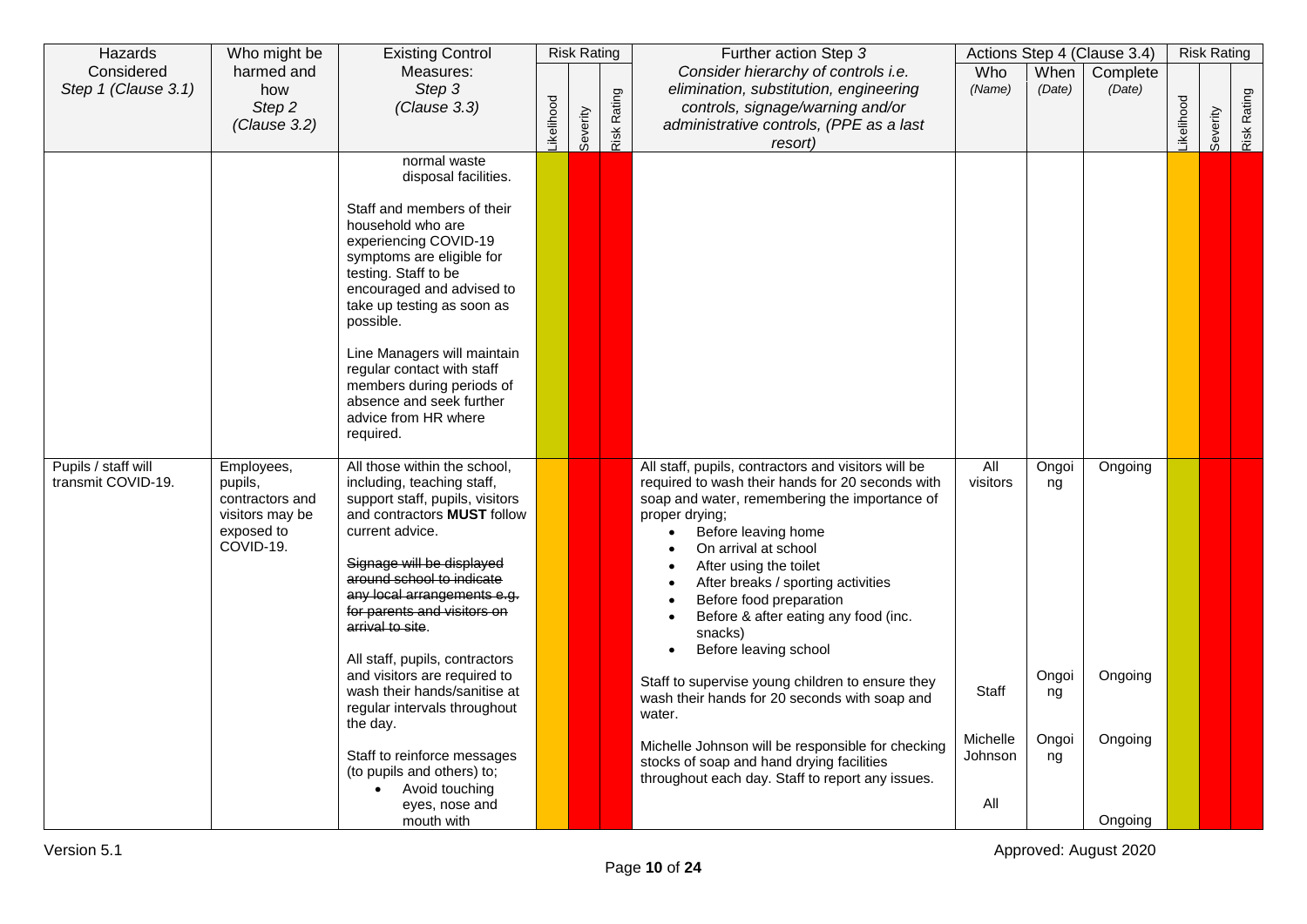| Hazards             | Who might be | <b>Existing Control</b>                           |           | <b>Risk Rating</b> |             | Further action Step 3                               |        |                         | Actions Step 4 (Clause 3.4) |                  | <b>Risk Rating</b> |             |
|---------------------|--------------|---------------------------------------------------|-----------|--------------------|-------------|-----------------------------------------------------|--------|-------------------------|-----------------------------|------------------|--------------------|-------------|
| Considered          | harmed and   | Measures:                                         |           |                    |             | Consider hierarchy of controls i.e.                 | Who    | When                    | Complete                    |                  |                    |             |
| Step 1 (Clause 3.1) | how          | Step 3                                            |           |                    |             | elimination, substitution, engineering              | (Name) | (Date)                  | (Date)                      |                  |                    |             |
|                     | Step 2       | (Clause 3.3)                                      |           |                    |             | controls, signage/warning and/or                    |        |                         |                             |                  |                    |             |
|                     | (Clause 3.2) |                                                   | ikelihood |                    |             | administrative controls, (PPE as a last             |        |                         |                             | <b>ikelihood</b> |                    |             |
|                     |              |                                                   |           | Severity           | Risk Rating | resort)                                             |        |                         |                             |                  | Severity           | Risk Rating |
|                     |              | unwashed hands.                                   |           |                    |             | Share key messages of hand hygiene with             |        | Ongoi                   |                             |                  |                    |             |
|                     |              | Wash hands                                        |           |                    |             | parents / pupils through use of prominently         |        | ng                      |                             |                  |                    |             |
|                     |              | immediately after                                 |           |                    |             | placed posters and through repetition by staff      |        |                         |                             |                  |                    |             |
|                     |              | doing so.                                         |           |                    |             |                                                     |        |                         |                             |                  |                    |             |
|                     |              | Catch it, Bin it, Kill<br>$\bullet$               |           |                    |             |                                                     | All    |                         |                             |                  |                    |             |
|                     |              | it. Cover cough /                                 |           |                    |             | Social distancing in school will include;           |        |                         | From 1st                    |                  |                    |             |
|                     |              | sneeze with tissue.                               |           |                    |             | • Sitting children at desks that are front          |        | From<br>1 <sup>st</sup> | Sept                        |                  |                    |             |
|                     |              | throwing tissue in<br>the bin and washing         |           |                    |             | facing and distanced, where possible.               |        | Sept                    |                             |                  |                    |             |
|                     |              | hands.                                            |           |                    |             | Adults to maintain a 2m distance from               |        |                         |                             |                  |                    |             |
|                     |              | Lidded bins <b>MUST</b><br>$\bullet$              |           |                    |             | pupils, where possible.                             |        |                         |                             |                  |                    |             |
|                     |              | be used.                                          |           |                    |             | Ensuring everyone queues and eats                   |        |                         |                             |                  |                    |             |
|                     |              |                                                   |           |                    |             | further apart than normal 3 separate                |        |                         |                             |                  |                    |             |
|                     |              | Tissues provided in                               |           |                    |             | hall spaces are being utilised. One                 |        |                         |                             |                  |                    |             |
|                     |              | classrooms and bins with lids                     |           |                    |             | bubble in the dining hall at a time                 |        |                         |                             |                  |                    |             |
|                     |              | to promote good respiratory                       |           |                    |             | Keeping apart when in the playground                |        |                         |                             |                  |                    |             |
|                     |              | hygiene 'catch it, kill it, bin it'               |           |                    |             | or doing any physical exercise -                    |        |                         |                             |                  |                    |             |
|                     |              |                                                   |           |                    |             | playground is segregated into year                  |        |                         |                             |                  |                    |             |
|                     |              | Where a sink is not nearby,                       |           |                    |             | group bubble spaces                                 |        |                         |                             |                  |                    |             |
|                     |              | hand gel (of at least 70%<br>alcohol content) in  |           |                    |             | Visiting the toilet one after the other,            |        |                         |                             |                  |                    |             |
|                     |              | classrooms / other learning                       |           |                    |             | where possible<br>• Staggering break times          |        |                         |                             |                  |                    |             |
|                     |              | environments.                                     |           |                    |             | Reinforcing the 'walk on the left' rule             |        |                         |                             |                  |                    |             |
|                     |              |                                                   |           |                    |             | • Avoiding unnecessary staff gatherings             |        |                         |                             |                  |                    |             |
|                     |              | Use of hand gel and                               |           |                    |             |                                                     |        |                         |                             |                  |                    |             |
|                     |              | accessibility to children is                      |           |                    |             | Social distancing for very young children will be   |        |                         |                             |                  |                    |             |
|                     |              | risk assessed within a                            |           |                    |             | harder to maintain.                                 |        |                         |                             |                  |                    |             |
|                     |              | COSHH assessment and                              |           |                    |             |                                                     |        |                         |                             |                  |                    |             |
|                     |              | MSDS sheet is available.                          |           |                    |             | It is likely that for younger children the emphasis |        |                         |                             |                  |                    |             |
|                     |              | Specific consideration to                         |           |                    |             | will be on separating groups, and for older         |        |                         |                             |                  |                    |             |
|                     |              | ingestion and fire. Note:                         |           |                    |             | children it will be on distancing. For children old |        |                         |                             |                  |                    |             |
|                     |              | hand washing is more<br>effective than the use of |           |                    |             | enough, they should also be supported to            |        |                         |                             |                  |                    |             |
|                     |              | hand gel.                                         |           |                    |             | maintain distance and not touch staff where         | Mark   |                         | Ongoing                     |                  |                    |             |
|                     |              |                                                   |           |                    |             | possible.                                           | Nunn   | Ongoi                   |                             |                  |                    |             |
|                     |              | Social distancing will be                         |           |                    |             | Staff who have opted in to take LFD test Sunday     |        | ng                      |                             |                  |                    |             |
|                     |              | maintained wherever                               |           |                    |             | evening and Wednesday evening. Positive             |        |                         |                             |                  |                    |             |
|                     |              | possible ensuring that staff                      |           |                    |             | results reported to Mark Nunn (or Chris Baker in    |        |                         |                             |                  |                    |             |
|                     |              | and pupils are spaced apart                       |           |                    |             | his absence)                                        |        |                         |                             |                  |                    |             |
|                     |              | at all times.                                     |           |                    |             |                                                     |        |                         |                             |                  |                    |             |
|                     |              |                                                   |           |                    |             | Lateral Flow Tests to be taken twice per week by    |        |                         |                             |                  |                    |             |
|                     |              |                                                   |           |                    |             | staff. Positive results sent to Mark Nunn. To be    |        |                         |                             |                  |                    |             |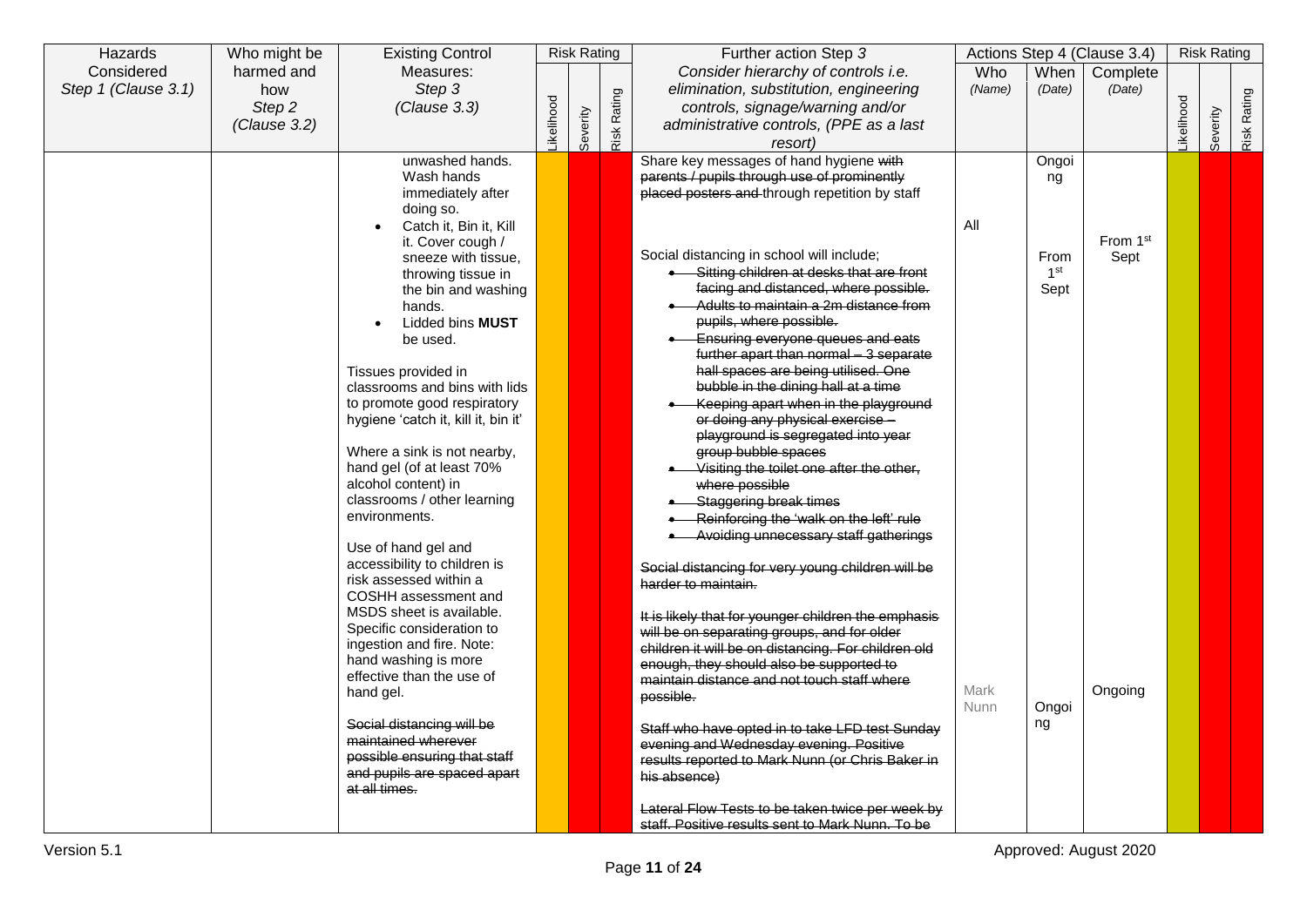| Hazards                                  | Who might be            | <b>Existing Control</b>                                    |           | <b>Risk Rating</b> |             | Further action Step 3                                                                           |            |        | Actions Step 4 (Clause 3.4) |                   | <b>Risk Rating</b> |             |
|------------------------------------------|-------------------------|------------------------------------------------------------|-----------|--------------------|-------------|-------------------------------------------------------------------------------------------------|------------|--------|-----------------------------|-------------------|--------------------|-------------|
| Considered                               | harmed and              | Measures:                                                  |           |                    |             | Consider hierarchy of controls i.e.                                                             | <b>Who</b> | When   | Complete                    |                   |                    |             |
| Step 1 (Clause 3.1)                      | how<br>Step 2           | Step 3<br>(Clause 3.3)                                     |           |                    |             | elimination, substitution, engineering<br>controls, signage/warning and/or                      | (Name)     | (Date) | (Date)                      |                   |                    |             |
|                                          | (Clause 3.2)            |                                                            |           |                    |             | administrative controls, (PPE as a last                                                         |            |        |                             |                   |                    |             |
|                                          |                         |                                                            | ikelihood | Severity           | Risk Rating | resort)                                                                                         |            |        |                             | <b>Likelihood</b> | Severity           | Risk Rating |
|                                          |                         | LFD tests disseminated to                                  |           |                    |             | reviewed in September 2021. LFT to only be                                                      |            |        |                             |                   |                    |             |
|                                          |                         | staff who have opted in                                    |           |                    |             | used if symptomatic                                                                             |            | Ongoi  |                             |                   |                    |             |
|                                          |                         |                                                            |           |                    |             | Social distancing measures that have been                                                       |            | ng     | Ongoing                     |                   |                    |             |
|                                          |                         |                                                            |           |                    |             | crossed out may be revisited in the event of an                                                 |            |        |                             |                   |                    |             |
|                                          |                         |                                                            |           |                    |             | outbreak (see contingency plan)                                                                 |            |        |                             |                   |                    |             |
| Increased risk of<br>transmission due to | Employees,<br>pupils,   | Social distancing MUST be<br>maintained wherever           |           |                    |             | Early years and primary age children cannot be<br>expected to maintain 2m apart from each other |            |        |                             |                   |                    |             |
| increased pupils / staff                 | contractors and         | possible ensuring that staff                               |           |                    |             | and staff. The hierarchy of measures will be                                                    |            |        |                             |                   |                    |             |
| working in close                         | visitors may be         | and pupils are spaced out at                               |           |                    |             | followed to minimise risk:                                                                      |            |        |                             |                   |                    |             |
| proximity.                               | exposed to<br>COVID-19. | all times.                                                 |           |                    |             | Avoid contact with anyone with<br>$\bullet$                                                     | All        | Ongoi  | Ongoing                     |                   |                    |             |
|                                          |                         | Children, young people and                                 |           |                    |             | symptoms<br>Frequent hand cleaning and good                                                     |            | ng     |                             |                   |                    |             |
|                                          |                         | staff to only mix in a                                     |           |                    |             | respiratory hygiene practices                                                                   |            |        |                             |                   |                    |             |
|                                          |                         | consistent group.                                          |           |                    |             | Regular cleaning of settings<br>$\bullet$                                                       |            |        |                             |                   |                    |             |
|                                          |                         | Small groups to remain up to                               |           |                    |             | Minimising contact and mixing Each<br>year group has their own designated                       |            |        |                             |                   |                    |             |
|                                          |                         | 2m away from each other                                    |           |                    |             | corridor . Each year group will enter and                                                       |            |        |                             |                   |                    |             |
|                                          |                         | wherever possible.                                         |           |                    |             | exit through different doors to avoid                                                           |            |        |                             |                   |                    |             |
|                                          |                         | Pre-school children in early                               |           |                    |             | contact                                                                                         |            |        |                             |                   |                    |             |
|                                          |                         | year's settings to continue to                             |           |                    |             | Staggered start and end times for the<br>school day                                             |            |        |                             |                   |                    |             |
|                                          |                         | apply the staff to child ratios                            |           |                    |             | Class sizes are consistent bubbles                                                              |            |        |                             |                   |                    |             |
|                                          |                         | and use these to group<br>children.                        |           |                    |             | Breakfast club are limited are separated                                                        |            |        |                             |                   |                    |             |
|                                          |                         |                                                            |           |                    |             | into year group bubbles, where                                                                  |            |        |                             |                   |                    |             |
|                                          |                         | Primary school year groups                                 |           |                    |             | possible.<br>Outside providers are consistent adults                                            |            |        |                             |                   |                    |             |
|                                          |                         | classed as one bubble.                                     |           |                    |             | working in the same bubbles, where                                                              |            |        |                             |                   |                    |             |
|                                          |                         | Consistent staffing structure,                             |           |                    |             | possible. Smaller groups (no more than                                                          |            |        |                             |                   |                    |             |
|                                          |                         | where possible.                                            |           |                    |             | 15) are catered for in sporting activities.                                                     |            |        |                             |                   |                    |             |
|                                          |                         |                                                            |           |                    |             |                                                                                                 |            |        |                             |                   |                    |             |
|                                          |                         | Desks front facing and<br>spaced apart, where              |           |                    |             |                                                                                                 |            |        |                             |                   |                    |             |
|                                          |                         | possible.                                                  |           |                    |             | Staff to wear masks in the corridor and areas<br>when a 2m distance cannot be maintained.       |            |        |                             |                   |                    |             |
|                                          |                         |                                                            |           |                    |             |                                                                                                 |            |        |                             |                   |                    |             |
|                                          |                         | Wherever possible children                                 |           |                    |             |                                                                                                 |            |        |                             |                   |                    |             |
|                                          |                         | and young people use the                                   |           |                    |             |                                                                                                 |            |        |                             |                   |                    |             |
|                                          |                         | same classroom or area of a                                |           |                    |             |                                                                                                 |            |        |                             |                   |                    |             |
|                                          |                         | setting throughout the day,<br>with a thorough cleaning of |           |                    |             |                                                                                                 |            |        |                             |                   |                    |             |
|                                          |                         |                                                            |           |                    |             |                                                                                                 |            |        |                             |                   |                    |             |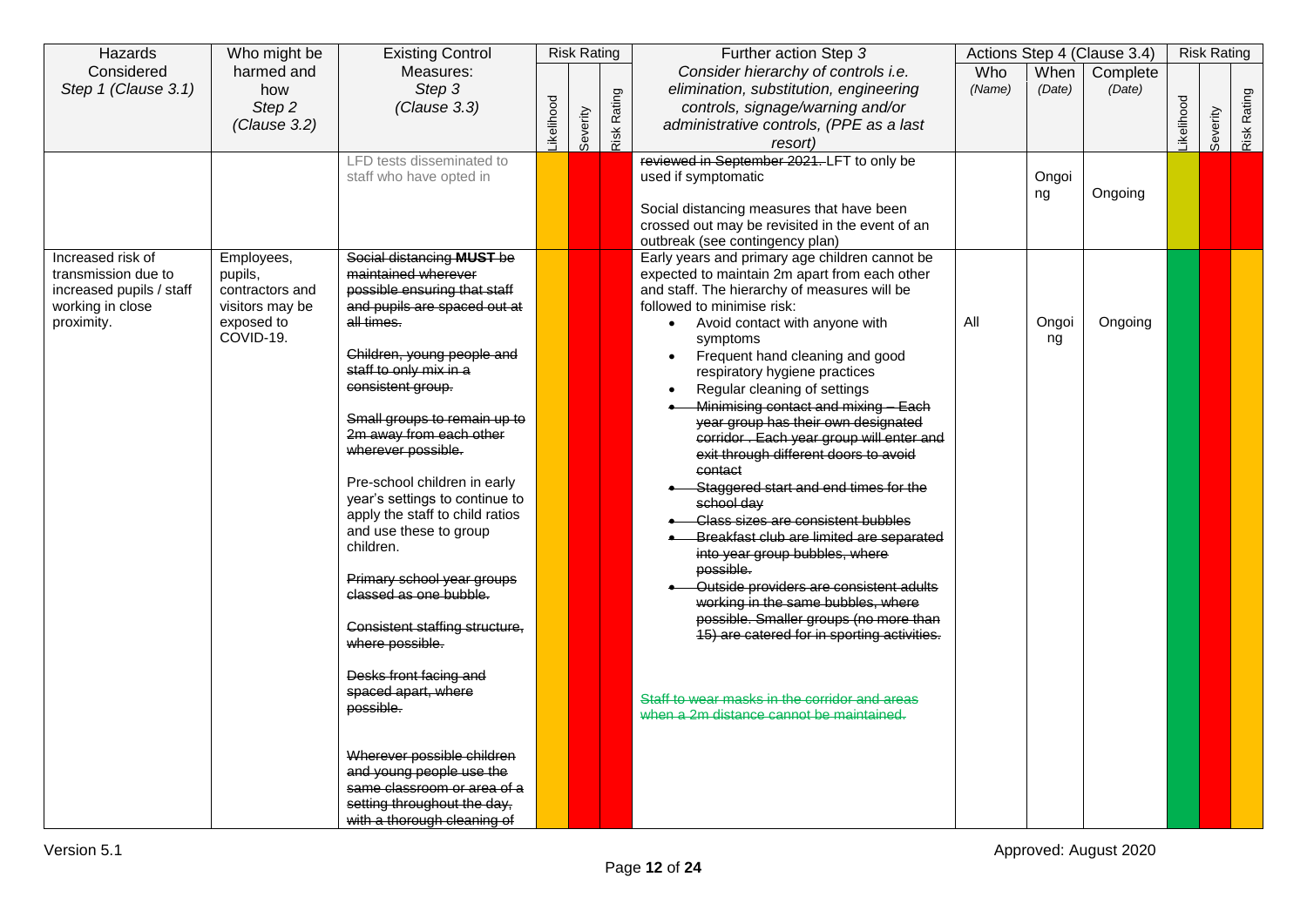| Hazards                                                          | Who might be                                                                           | <b>Existing Control</b>                                                                                                                                                                |           | <b>Risk Rating</b> |             | Further action Step 3                                                                                                                                                   |                       |                         | Actions Step 4 (Clause 3.4) |           | <b>Risk Rating</b> |             |
|------------------------------------------------------------------|----------------------------------------------------------------------------------------|----------------------------------------------------------------------------------------------------------------------------------------------------------------------------------------|-----------|--------------------|-------------|-------------------------------------------------------------------------------------------------------------------------------------------------------------------------|-----------------------|-------------------------|-----------------------------|-----------|--------------------|-------------|
| Considered<br>Step 1 (Clause 3.1)                                | harmed and<br>how<br>Step 2<br>(Clause 3.2)                                            | Measures:<br>Step 3<br>(Clause 3.3)                                                                                                                                                    | ikelihood | Severity           | Risk Rating | Consider hierarchy of controls i.e.<br>elimination, substitution, engineering<br>controls, signage/warning and/or<br>administrative controls, (PPE as a last<br>resort) | Who<br>(Name)         | When<br>(Date)          | Complete<br>(Date)          | ikelihood | Severity           | Risk Rating |
|                                                                  |                                                                                        | the rooms at the end of the<br>dav.<br>Consider seating students at<br>the same desk on each day.                                                                                      |           |                    |             |                                                                                                                                                                         |                       |                         |                             |           |                    |             |
| COVID-19 transmission<br>via the physical school<br>environment. | Employees,<br>pupils,<br>contractors and<br>visitors may be<br>exposed to<br>COVID-19. | Cleaning regime reviewed to<br>provide extra attention to<br>hand contact points,<br>surfaces and toilet spaces<br>are cleaned throughout the<br>school day.                           |           |                    |             | Michelle Johnson(Site Manager) will be<br>responsible for checking stocks cleaning<br>products and resources are available.                                             | Michelle<br>Johnson   | Ongoi<br>ng             | Ongoing                     |           |                    |             |
|                                                                  |                                                                                        | Increased cleaning regime in<br>Early years / Infant<br>equipment needs to be<br>cleaned before and after                                                                              |           |                    |             | Children provided with individual packs of<br>stationery and other relevant materials to<br>minimise transmission.                                                      | Teachin<br>g staff    | Sept<br>1 <sup>st</sup> | Ongoing                     |           |                    |             |
|                                                                  |                                                                                        | use.<br>Outdoor fixed play                                                                                                                                                             |           |                    |             | Shared classroom resources to be cleaned after<br>use.                                                                                                                  | Teachin<br>g staff    | Sept<br>1 <sup>st</sup> | Ongoing                     |           |                    |             |
|                                                                  |                                                                                        | equipment to be used by a<br>consistent bubble and<br>cleaned after use                                                                                                                |           |                    |             | PE equipment-boxes created for each bubble.<br>Meticulous cleaning if used between bubbles.<br>Equipment left for 48 hours (72 hours for plastic),<br>where possible.   | Adam<br><b>Bailey</b> | Sept<br>1 <sup>st</sup> | Ongoing                     |           |                    |             |
|                                                                  |                                                                                        | Prop doors open, where safe<br>to do so (considering fire<br>safety and safeguarding), to<br>limit use of door handles and<br>aid ventilation. Fire doors<br>MUST not be propped open. |           |                    |             |                                                                                                                                                                         |                       |                         |                             |           |                    |             |
|                                                                  |                                                                                        | Good ventilation to be<br>practised. At least one<br>window to be open all day                                                                                                         |           |                    |             |                                                                                                                                                                         |                       |                         |                             |           |                    |             |
|                                                                  |                                                                                        | Bins for tissues have lids and<br>be emptied daily.<br>The risks from any<br>hazardous substances used<br>for cleaning MUST be<br>COSHH assessed and<br>MSDS sheet available.          |           |                    |             |                                                                                                                                                                         |                       |                         |                             |           |                    |             |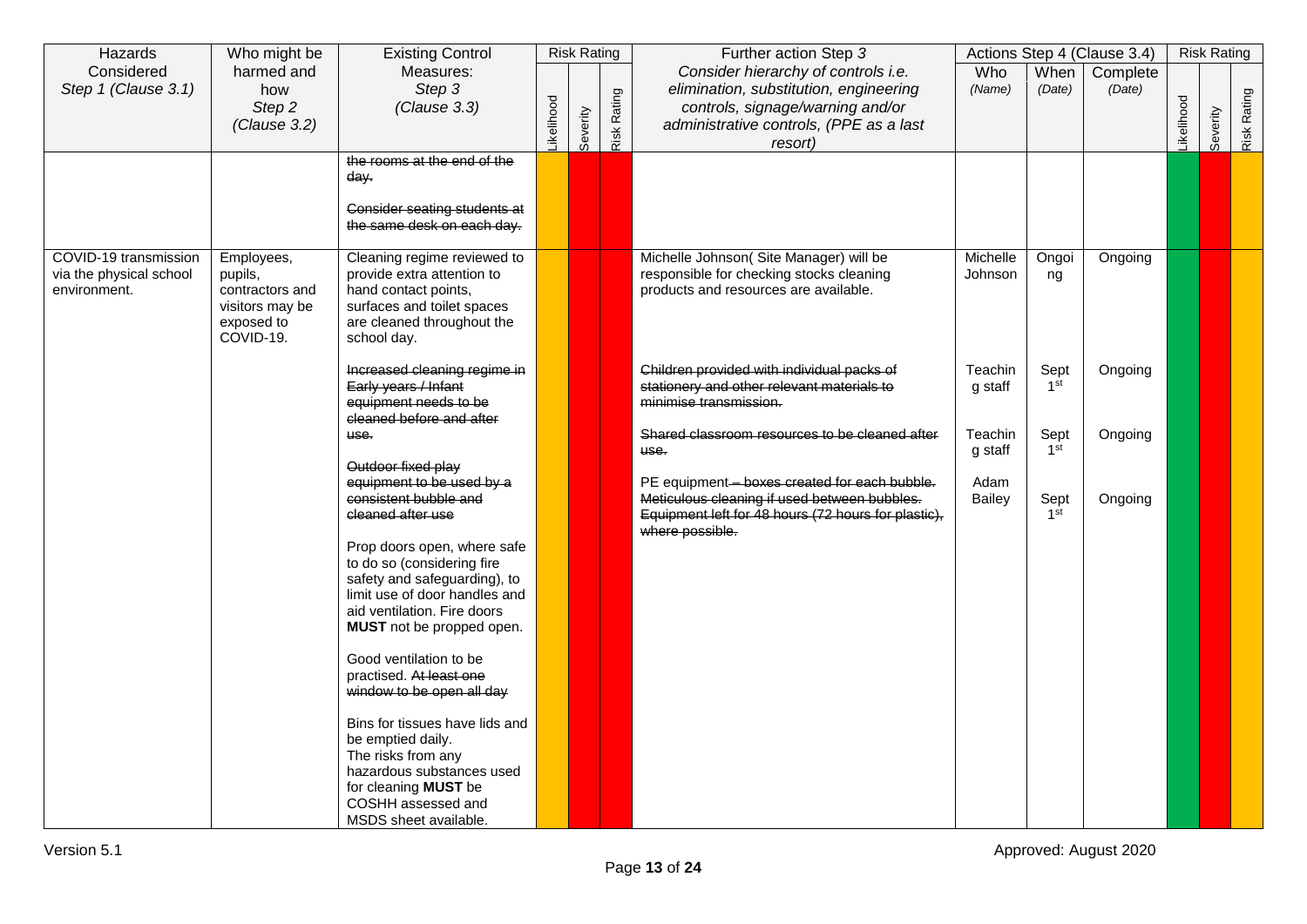| Hazards                                            | Who might be                                                                           | <b>Existing Control</b>                                                                                                                                                                                                                                                                                                                   |           |          | <b>Risk Rating</b> | Further action Step 3                                                                                                                                                                                                                                                                                                               |                                                                      |                                                                                                          | Actions Step 4 (Clause 3.4)                           |            | <b>Risk Rating</b> |             |
|----------------------------------------------------|----------------------------------------------------------------------------------------|-------------------------------------------------------------------------------------------------------------------------------------------------------------------------------------------------------------------------------------------------------------------------------------------------------------------------------------------|-----------|----------|--------------------|-------------------------------------------------------------------------------------------------------------------------------------------------------------------------------------------------------------------------------------------------------------------------------------------------------------------------------------|----------------------------------------------------------------------|----------------------------------------------------------------------------------------------------------|-------------------------------------------------------|------------|--------------------|-------------|
| Considered<br>Step 1 (Clause 3.1)                  | harmed and<br>how<br>Step 2<br>(Clause 3.2)                                            | Measures:<br>Step 3<br>(Clause 3.3)                                                                                                                                                                                                                                                                                                       | ikelihood | Severity | Risk Rating        | Consider hierarchy of controls i.e.<br>elimination, substitution, engineering<br>controls, signage/warning and/or<br>administrative controls, (PPE as a last<br>resort)                                                                                                                                                             | Who<br>(Name)                                                        | When<br>(Date)                                                                                           | Complete<br>(Date)                                    | Likelihood | Severity           | Risk Rating |
|                                                    |                                                                                        | Findings will be formally<br>communicated to relevant<br>persons. Key considerations<br>given to use of products in<br>classrooms e.g. safe<br>storage.<br>Staff required to conduct<br>cleaning tasks to have<br>received suitable and<br>sufficient training for safe<br>cleaning procedures and use<br>of hazardous substances.        |           |          |                    |                                                                                                                                                                                                                                                                                                                                     |                                                                      |                                                                                                          |                                                       |            |                    |             |
| Risk of transmission<br>due to contact activities. | Employees,<br>pupils,<br>contractors and<br>visitors may be<br>exposed to<br>COVID-19. | Organise classrooms and<br>other learning environments<br>maintaining space between<br>seats and desks where<br>possible.<br>Establish which lessons or<br>classroom activities can take<br>place outdoors.                                                                                                                               |           |          |                    | Children provided with individual packs of<br>stationery and other relevant materials to ensure<br>there is no transmission. Books to be isolated.<br>Suggested PE lessons which can take place<br>without contact have been made available<br>Year group bubbles allocated consistent rooms<br>and toilets to minimise transition. | Teacher<br>s<br>Teacher<br>s<br>Teacher<br>s                         | 1 <sup>st</sup><br>Sept<br>1 <sup>st</sup><br>Sept<br>1 <sup>st</sup><br>Sept                            | Ongoing<br>Ongoing<br>Ongoing                         |            |                    |             |
|                                                    |                                                                                        | Review the school timetable:<br>Decide which<br>lessons or activities<br>will be delivered<br>Use timetable and<br>selection of<br>classrooms or other<br>learning<br>environments to<br>reduce movement<br>around school<br>Avoid teaching activities<br>which involve:<br><b>Passing items</b><br>around a class<br>Circle time objects |           |          |                    | Water bottles not to be stored in a confined<br>space.<br>Children and staff to walk on the left-hand side<br>when moving through corridors.<br>Parents informed about not sending children with<br>additional items by Mark Nunn.<br>Staff informed of activities to avoid.                                                        | Teacher<br>s<br>All staff<br>Middays<br>Mark<br>Nunn<br>Mark<br>Nunn | 1 <sup>st</sup><br>Sept<br>1 <sup>st</sup><br>Sept<br>26 <sup>th</sup><br>Aug<br>26 <sup>th</sup><br>Aug | Ongoing<br>Ongoing<br>Ongoing<br>26.08.20<br>26.08.20 |            |                    |             |
|                                                    |                                                                                        | <b>Artefact sharing</b>                                                                                                                                                                                                                                                                                                                   |           |          |                    |                                                                                                                                                                                                                                                                                                                                     |                                                                      |                                                                                                          |                                                       |            |                    |             |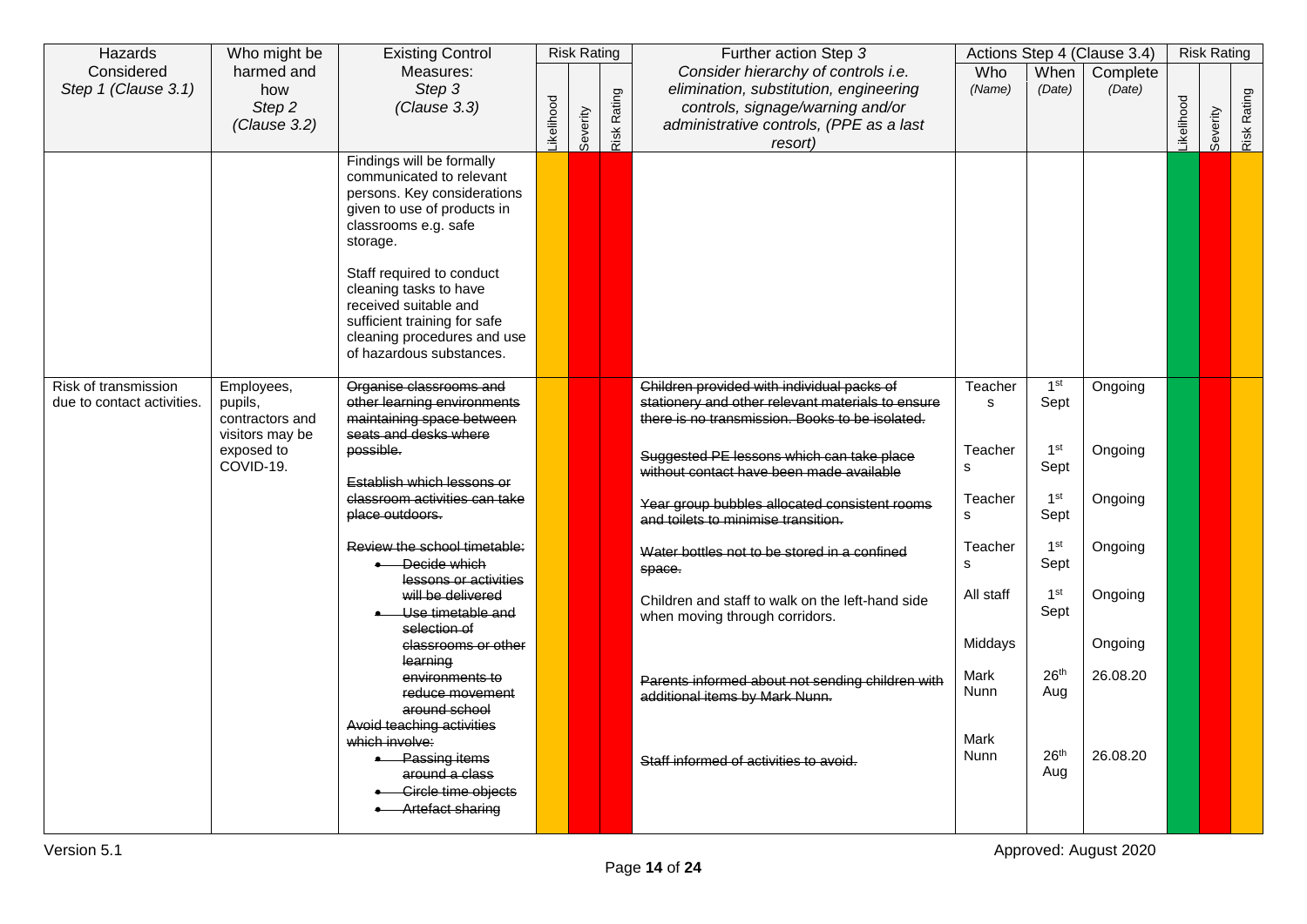| Hazards                           | Who might be           | <b>Existing Control</b>                                                                                                                                                                   |            | <b>Risk Rating</b> |             | Further action Step 3                                                                  |               |                | Actions Step 4 (Clause 3.4) |                   | <b>Risk Rating</b> |             |
|-----------------------------------|------------------------|-------------------------------------------------------------------------------------------------------------------------------------------------------------------------------------------|------------|--------------------|-------------|----------------------------------------------------------------------------------------|---------------|----------------|-----------------------------|-------------------|--------------------|-------------|
| Considered<br>Step 1 (Clause 3.1) | harmed and<br>how      | Measures:<br>Step 3                                                                                                                                                                       |            |                    |             | Consider hierarchy of controls i.e.<br>elimination, substitution, engineering          | Who<br>(Name) | When<br>(Date) | Complete<br>(Date)          |                   |                    |             |
|                                   | Step 2<br>(Clause 3.2) | (Clause 3.3)                                                                                                                                                                              | _ikelihood | Severity           | Risk Rating | controls, signage/warning and/or<br>administrative controls, (PPE as a last<br>resort) |               |                |                             | <b>Likelihood</b> | Severity           | Risk Rating |
|                                   |                        | Gymnastics and<br>contact PE<br>activities.<br>Singing loudly in<br>groups larger than<br>15 children                                                                                     |            |                    |             |                                                                                        |               |                |                             |                   |                    |             |
|                                   |                        | Specific consideration MUST<br>be given to the effect of<br>school closures and working<br>within D&T and Science.                                                                        |            |                    |             |                                                                                        |               |                |                             |                   |                    |             |
|                                   |                        | Avoid shaking hands with<br>colleagues and visitors.                                                                                                                                      |            |                    |             |                                                                                        |               |                |                             |                   |                    |             |
|                                   |                        | Cease the use of shared<br>drinking cups.                                                                                                                                                 |            |                    |             |                                                                                        |               |                |                             |                   |                    |             |
|                                   |                        | Staff and pupils to avoid<br>bringing additional items<br>from home into school<br>unless absolutely necessary.<br>Such items (if required) to be<br>cleaned before being<br>distributed. |            |                    |             |                                                                                        |               |                |                             |                   |                    |             |
|                                   |                        | Pupils to have their own<br>equipment provided and<br>remain with this equipment.<br>For example; pens, books,<br>glue sticks, laptops / tablets.<br>Items to be cleaned<br>frequently.   |            |                    |             |                                                                                        |               |                |                             |                   |                    |             |
|                                   |                        | Pupils to work in as small<br>groups as possible.                                                                                                                                         |            |                    |             |                                                                                        |               |                |                             |                   |                    |             |
|                                   |                        | Pupils should work / play<br>outside as often as this is<br>possible.                                                                                                                     |            |                    |             |                                                                                        |               |                |                             |                   |                    |             |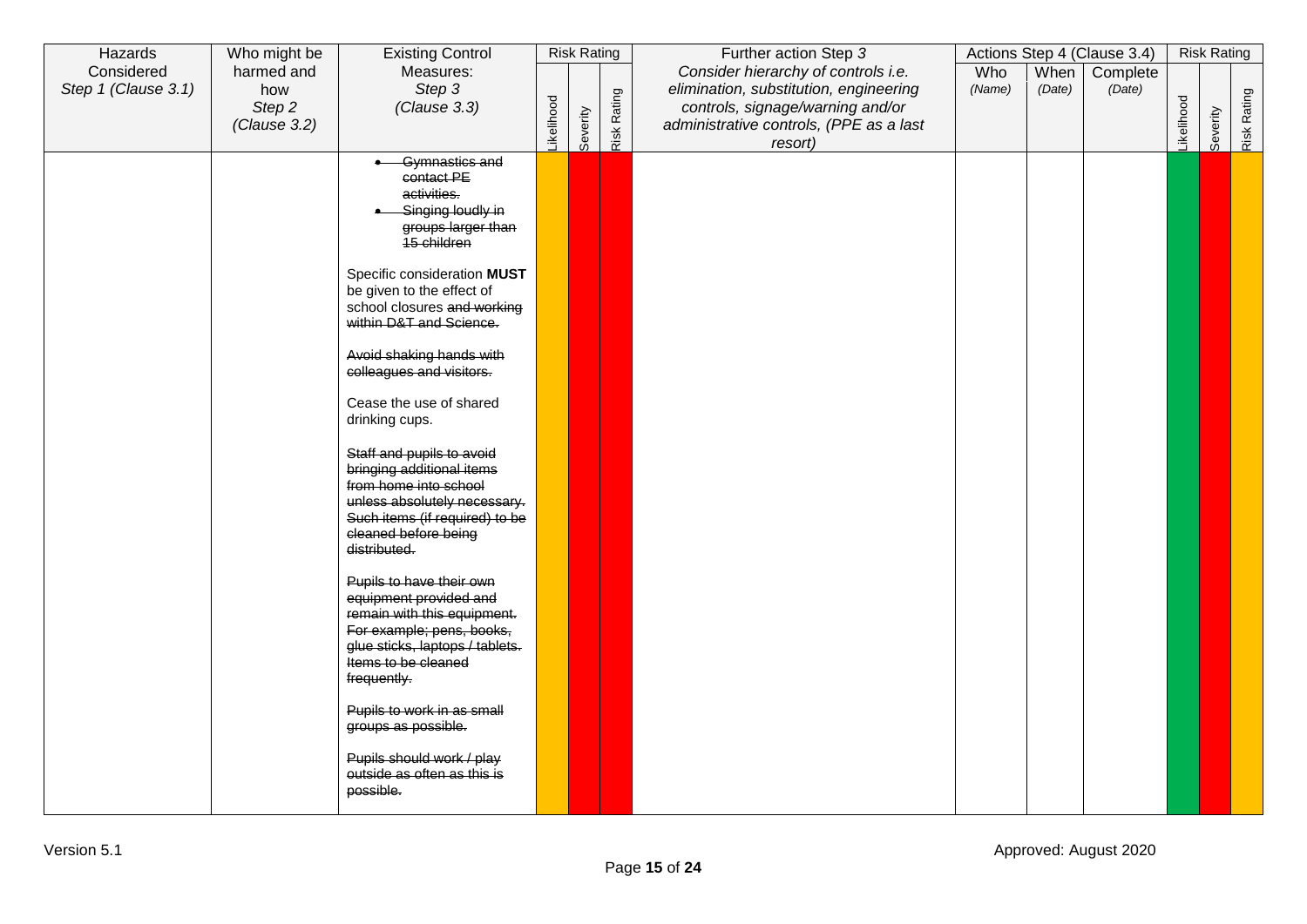| Hazards                                                                       | Who might be                                                                           | <b>Existing Control</b>                                                                                                                                                                                                                                                                                                                                                                                                                                                                    |                  | <b>Risk Rating</b> |             | Further action Step 3                                                                                                                                                   |                              |                                                    | Actions Step 4 (Clause 3.4)     |            | <b>Risk Rating</b> |             |
|-------------------------------------------------------------------------------|----------------------------------------------------------------------------------------|--------------------------------------------------------------------------------------------------------------------------------------------------------------------------------------------------------------------------------------------------------------------------------------------------------------------------------------------------------------------------------------------------------------------------------------------------------------------------------------------|------------------|--------------------|-------------|-------------------------------------------------------------------------------------------------------------------------------------------------------------------------|------------------------------|----------------------------------------------------|---------------------------------|------------|--------------------|-------------|
| Considered<br>Step 1 (Clause 3.1)                                             | harmed and<br>how<br>Step 2<br>(Clause 3.2)                                            | Measures:<br>Step 3<br>(Clause 3.3)                                                                                                                                                                                                                                                                                                                                                                                                                                                        | <b>ikelihood</b> | Severity           | Risk Rating | Consider hierarchy of controls i.e.<br>elimination, substitution, engineering<br>controls, signage/warning and/or<br>administrative controls, (PPE as a last<br>resort) | Who<br>(Name)                | When<br>(Date)                                     | Complete<br>(Date)              | Likelihood | Severity           | Risk Rating |
|                                                                               |                                                                                        | When working inside, pupils<br>should be in year group<br>bubbles, where possible, in<br>well ventilated areas (e.g.<br>with windows / outside doors<br>open) and follow social<br>distancing guidance.<br>Avoid the use of more than<br>one bubble using outdoor<br>fixed play equipment.<br>Books to be isolated upon<br>return from households<br>before use by other children.                                                                                                         |                  |                    |             |                                                                                                                                                                         |                              |                                                    |                                 |            |                    |             |
| Pupils unable to<br>understand recognise<br>the COVID-19 control<br>measures. | Employees,<br>pupils,<br>contractors and<br>visitors may be<br>exposed to<br>COVID-19. | Reinforce key messages<br>throughout the school day<br>and build into routine.<br>Teach children hand<br>washing techniques.<br>Build hand washing into the<br>routine of the school day;<br>On arrival<br>$\bullet$<br>Before / after break<br>Before / after lunch<br>Before leaving<br>$\bullet$<br>school<br>Consistent reminders and<br>positive reinforcement to<br>pupils regarding key control<br>measures;<br>Social distancing<br>Cough / sneeze<br>into tissue<br>Washing hands |                  |                    |             | Behaviour policy to be reviewed and amended,<br>as necessary.<br>Signage used to support effective handwashing<br>techniques and good respiratory hygiene.              | Mark<br>Nunn<br>Mark<br>Nunn | 1 <sup>st</sup><br>Sept<br>1 <sup>st</sup><br>Sept | Ongoing<br>1 <sup>st</sup> Sept |            |                    |             |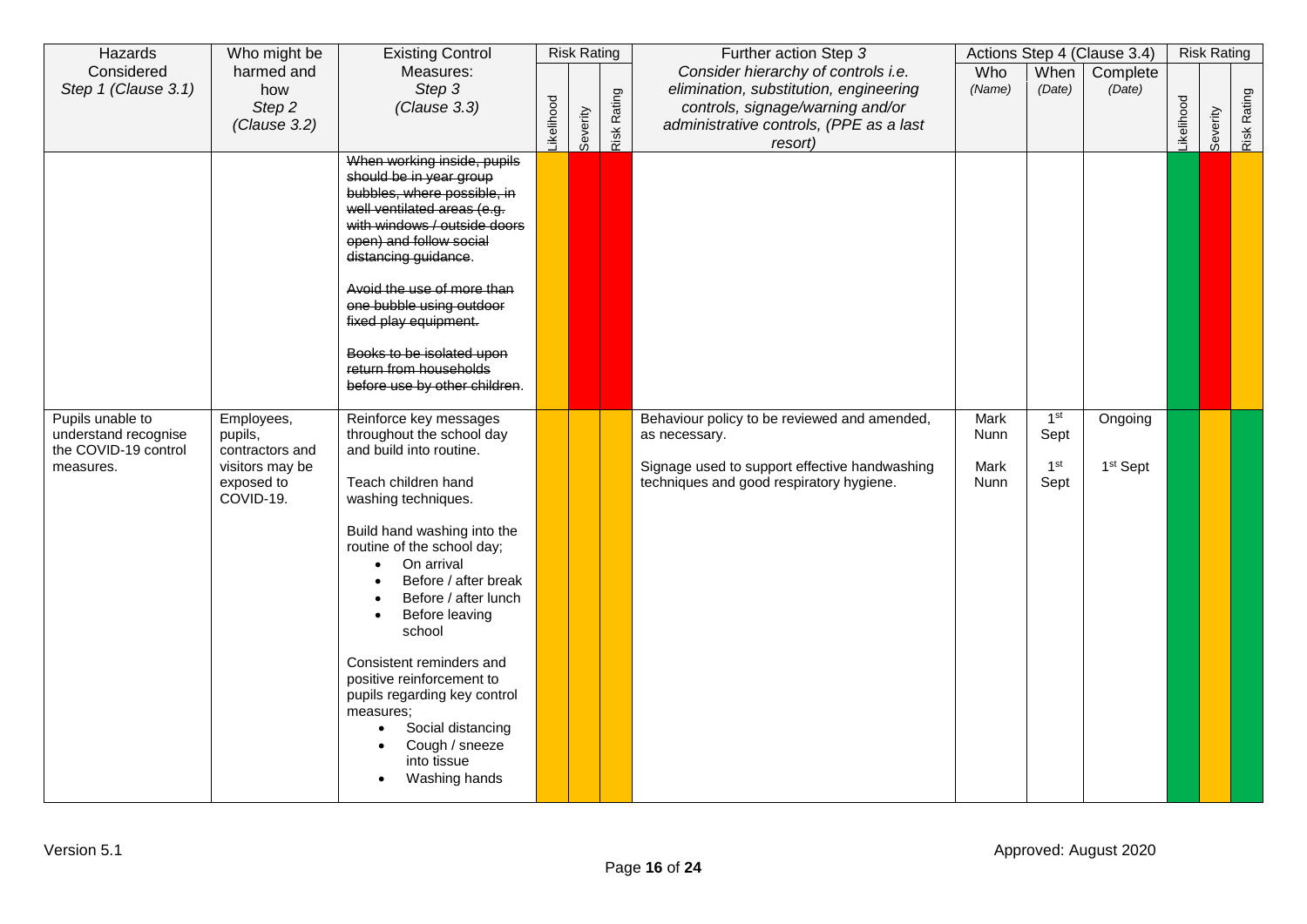| Hazards                                                                | Who might be                                                                                 | <b>Existing Control</b>                                                                                                                                                                      |           | <b>Risk Rating</b> |             | Further action Step 3                                                                                                                                                                                                         |                               |                                                    | Actions Step 4 (Clause 3.4) |            | <b>Risk Rating</b> |             |
|------------------------------------------------------------------------|----------------------------------------------------------------------------------------------|----------------------------------------------------------------------------------------------------------------------------------------------------------------------------------------------|-----------|--------------------|-------------|-------------------------------------------------------------------------------------------------------------------------------------------------------------------------------------------------------------------------------|-------------------------------|----------------------------------------------------|-----------------------------|------------|--------------------|-------------|
| Considered<br>Step 1 (Clause 3.1)                                      | harmed and<br>how<br>Step <sub>2</sub><br>(Clause 3.2)                                       | Measures:<br>Step 3<br>(Clause 3.3)                                                                                                                                                          | ikelihood | Severity           | Risk Rating | Consider hierarchy of controls i.e.<br>elimination, substitution, engineering<br>controls, signage/warning and/or<br>administrative controls, (PPE as a last<br>resort)                                                       | Who<br>(Name)                 | When<br>(Date)                                     | Complete<br>(Date)          | Likelihood | Severity           | Risk Rating |
|                                                                        |                                                                                              | Behaviour policy to be<br>implemented where<br>appropriate.                                                                                                                                  |           |                    |             |                                                                                                                                                                                                                               |                               |                                                    |                             |            |                    |             |
| Large groups<br>congregating making<br>social distancing<br>difficult. | Employees,<br>pupils,<br>contractors and<br>visitors may<br>be<br>exposed<br>to<br>COVID-19. | Arrangements for parents to<br>drop off / collect pupils to be<br>reviewed to enable social<br>distancing (between parents<br>and children).                                                 |           |                    |             | Parents provided with information about changes<br>to pupil drop off / collection and timetable for the<br>school day via text and Class Dojo. This<br>information to be provided to parents prior to<br>school reoccupation. | Mark<br>Nunn                  | Aug<br>25 <sup>th</sup>                            | Ongoing                     |            |                    |             |
|                                                                        |                                                                                              | Parents / Carers advised<br>only one individual to<br>accompany children to the<br>education / childcare setting.                                                                            |           |                    |             | Separate drop off and pick up times and<br>locations to be in place. Aug 21 - Separate drop<br>off and pick up locations still in place                                                                                       | <b>Mark</b><br>Nunn           | 1 <sup>st</sup><br>Sept                            | Ongoing                     |            |                    |             |
|                                                                        |                                                                                              | Parents / Carers reminded to<br>not congregate at entrance<br>gates or doors or enter the<br>site (unless they have a pre-<br>arranged appointment-<br>which should be conducted<br>safely). |           |                    |             | Parents discouraged from entering school<br>reception unless absolutely necessary. Aug 21 -<br>Parents to be allowed back into reception, mask<br>wearing to be encouraged                                                    | Mark<br>Nunn/<br>Mark<br>Nunn | 1 <sup>st</sup><br>Sept                            | Ongoing                     |            |                    |             |
|                                                                        |                                                                                              | Arrangements for break<br>times and lunch times MUST<br>be reviewed to enable social<br>distancing (e.g. stagger<br>timings).                                                                |           |                    |             | Dinner time arrangements ensure that all children<br>are eating in separate areas and in year group<br>bubbles.                                                                                                               | Mark<br>Nunn                  | 1 <sup>st</sup><br>Sept                            | Ongoing                     |            |                    |             |
|                                                                        |                                                                                              | Arrangements for the<br>movement of pupils around<br>school to be review and<br>managed (e.g. markings on<br>flooring, stagger timings, limit<br>need for movement around<br>building).      |           |                    |             | Assembly to be in classes & on Teams on a<br>Friday<br>Assemblies to resume in the Hall                                                                                                                                       | All Staff                     | 1 <sup>st</sup><br>Sept<br>1 <sup>st</sup><br>Sept | Ongoing                     |            |                    |             |
|                                                                        |                                                                                              | Consider one-way circulation<br>around the building.<br>Rooms to be accessed<br>directly from outside where<br>possible.                                                                     |           |                    |             | All staff meetings conducted on Teams Staff<br>meetings to be held in the Hall/classrooms.<br>Rooms to be well ventilated<br>Signage on entrances to remind parents of<br>expectations of distancing.                         | <b>Mark</b><br>Nunn           | 31 <sup>st</sup><br>Aug                            | 31.8.21                     |            |                    |             |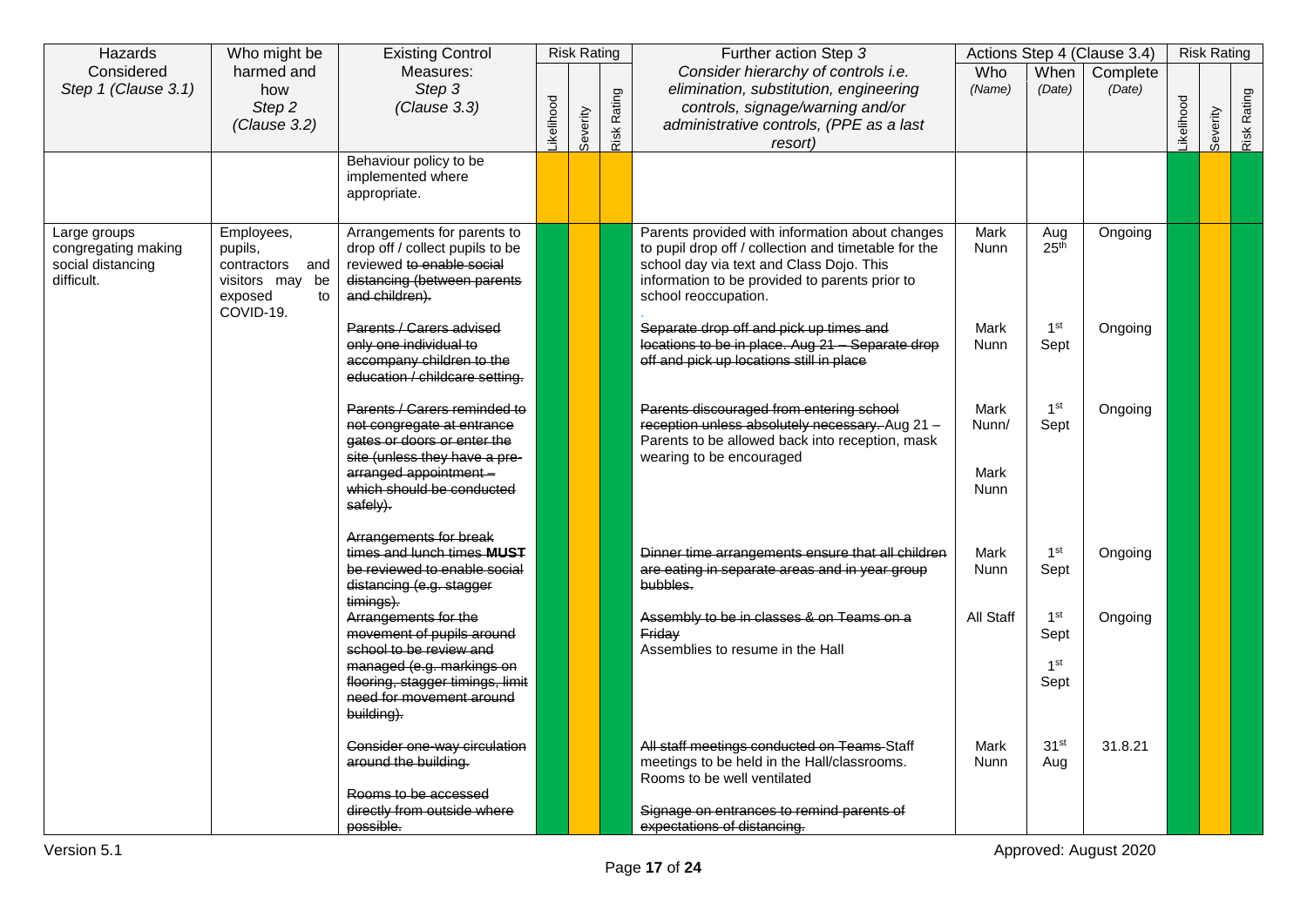| Hazards                                                                                                                                              | Who might be                                                                                    | <b>Existing Control</b>                                                                                                                                                                                                                                                                                                                                                                                                                                                                                                                           |           |          | <b>Risk Rating</b> | Further action Step 3                                                                                                                                                                                                                                                                                                                                                         |                                            |                            | Actions Step 4 (Clause 3.4) |           | <b>Risk Rating</b> |             |
|------------------------------------------------------------------------------------------------------------------------------------------------------|-------------------------------------------------------------------------------------------------|---------------------------------------------------------------------------------------------------------------------------------------------------------------------------------------------------------------------------------------------------------------------------------------------------------------------------------------------------------------------------------------------------------------------------------------------------------------------------------------------------------------------------------------------------|-----------|----------|--------------------|-------------------------------------------------------------------------------------------------------------------------------------------------------------------------------------------------------------------------------------------------------------------------------------------------------------------------------------------------------------------------------|--------------------------------------------|----------------------------|-----------------------------|-----------|--------------------|-------------|
| Considered<br>Step 1 (Clause 3.1)                                                                                                                    | harmed and<br>how<br>Step 2<br>(Clause 3.2)                                                     | Measures:<br>Step 3<br>(Clause 3.3)                                                                                                                                                                                                                                                                                                                                                                                                                                                                                                               | ikelihood | Severity | Risk Rating        | Consider hierarchy of controls i.e.<br>elimination, substitution, engineering<br>controls, signage/warning and/or<br>administrative controls, (PPE as a last<br>resort)                                                                                                                                                                                                       | Who<br>(Name)                              | When<br>(Date)             | Complete<br>(Date)          | ikelihood | Severity           | Risk Rating |
|                                                                                                                                                      |                                                                                                 | Arrangements for travelling<br>to school will be considered.<br>reducing any unnecessary<br>travel on coaches, buses or<br>public transport.<br>Avoid whole school<br>assemblies and stagger<br>assembly groups.                                                                                                                                                                                                                                                                                                                                  |           |          |                    | Staff encouraged to eat in separate areas and<br>not with people who are not in their bubble<br>Chairs in the staffroom to be spaced more than<br>2m apart. Dining tables in the staff room to be<br>more than 2m apart and only used by people in<br>the same bubble. Cleaning materials to be<br>available for cleaning between usage.                                      |                                            | Sept<br>1 <sup>st</sup>    |                             |           |                    |             |
| Lack of essential<br>supplies, including PPE,<br>cleaning materials and<br>hygiene products may<br>increase the risk of<br>COVID-19<br>transmission. | Employees,<br>pupils,<br>contractors and<br>visitors may be<br>exposed<br>to<br>COVID-19.       | Local supply chains MUST<br>be used to source PPE,<br>cleaning materials and<br>hygiene products.<br>Assurance of a secure<br>supply chain to be in place<br>for essential supplies prior to<br>reopening.<br>Discuss with contractor<br>agencies (for e.g. cleaning<br>and catering) to ensure that<br>processes are in place for<br>the supply of materials and<br>provision of service.<br>Emergency plans in place to<br>for if there is an unmet<br>urgent need for PPE,<br>cleaning materials and<br>hygiene products to operate<br>safely. |           |          |                    | Vicki Faulkner will be responsible for checking<br>stocks of PPE. Michelle Johnson is responsible<br>for checking stocks of cleaning materials and<br>hygiene products throughout the day.<br>Vicki Faulkner will be responsible for ordering<br>and sourcing stocks of PPE, Michelle Johnson<br>will be responsible for ordering cleaning materials<br>and hygiene products. | Michelle<br>Johnson<br>Michelle<br>Johnson | Ongoi<br>ng<br>Ongoi<br>ng | Ongoing<br>Ongoing          |           |                    |             |
| Inadequate<br>management of<br>contractors and / or<br>visitors increasing risk<br>of COVID-19<br>transmission.                                      | Employees,<br>pupils,<br>contractors<br>and<br>visitors may<br>be<br>exposed<br>to<br>COVID-19. | Avoid and discourage any<br>unnecessary visitors to site.<br>Avoid any contractor works<br>unless emergency or<br>essential.                                                                                                                                                                                                                                                                                                                                                                                                                      |           |          |                    | Mark Nunn (Principal)/ Vicki Faulkner                                                                                                                                                                                                                                                                                                                                         | Mark<br>Nunn /<br>Vicki<br>Faulkne         | Ongoi<br>ng                | Ongoing                     |           |                    |             |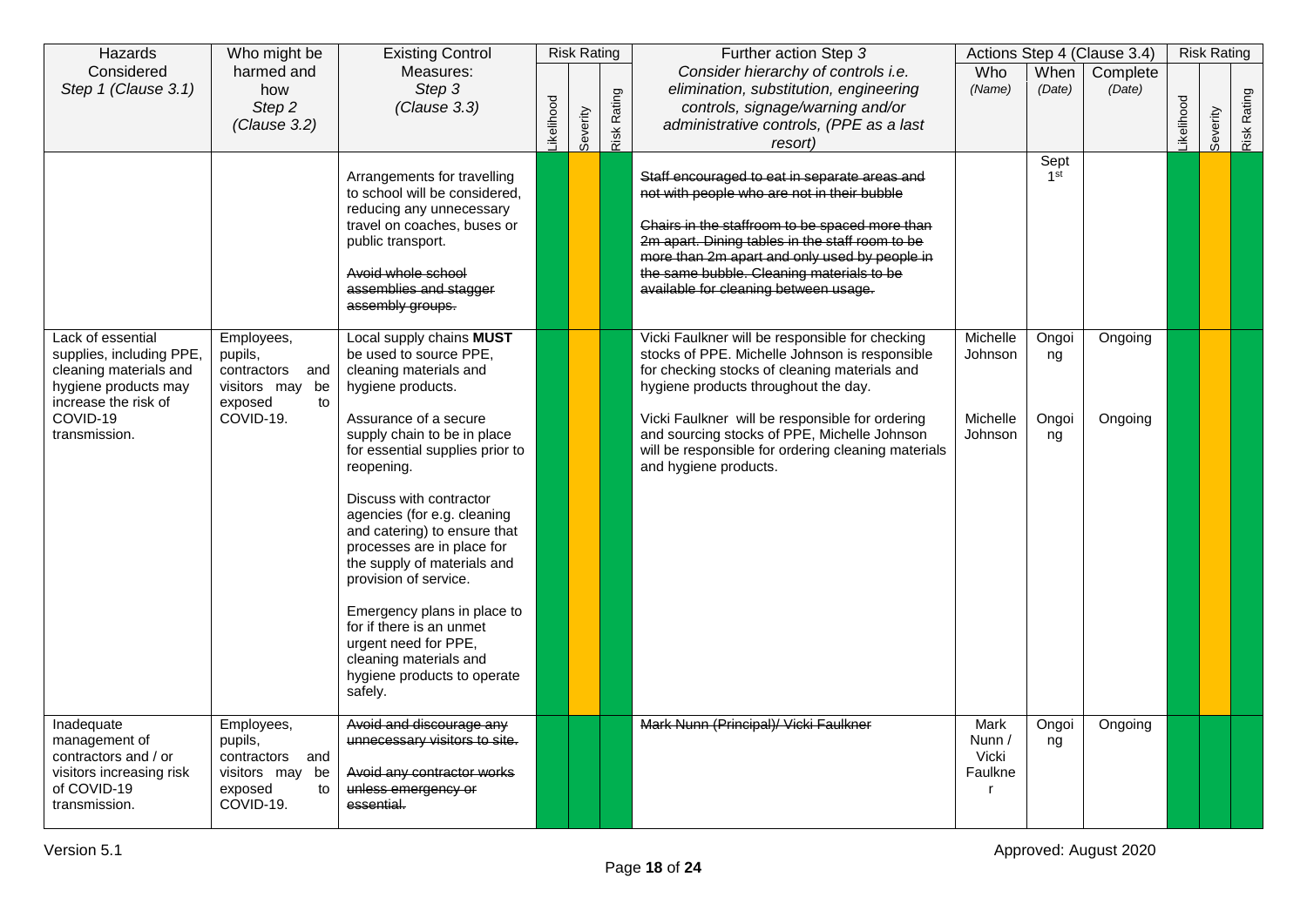| Hazards             | Who might be | <b>Existing Control</b>                                         |           | <b>Risk Rating</b> |             | Further action Step 3                       |          |        | Actions Step 4 (Clause 3.4) |            | <b>Risk Rating</b> |             |
|---------------------|--------------|-----------------------------------------------------------------|-----------|--------------------|-------------|---------------------------------------------|----------|--------|-----------------------------|------------|--------------------|-------------|
| Considered          | harmed and   | Measures:                                                       |           |                    |             | Consider hierarchy of controls i.e.         | Who      | When   | Complete                    |            |                    |             |
| Step 1 (Clause 3.1) | how          | Step 3                                                          |           |                    |             | elimination, substitution, engineering      | (Name)   | (Date) | (Date)                      |            |                    |             |
|                     | Step 2       | (Clause 3.3)                                                    |           |                    |             | controls, signage/warning and/or            |          |        |                             |            |                    |             |
|                     | (Clause 3.2) |                                                                 | ikelihood |                    |             | administrative controls, (PPE as a last     |          |        |                             | Likelihood |                    |             |
|                     |              |                                                                 |           | Severity           | Risk Rating | resort)                                     |          |        |                             |            | Severity           | Risk Rating |
|                     |              | Communicate with                                                |           |                    |             | Michelle Johnson (Site Manager) to conduct  | Michelle | Ongoi  | Ongoing                     |            |                    |             |
|                     |              | contractors and suppliers                                       |           |                    |             | contractor induction and maintain a record. | Johnson  | ng     |                             |            |                    |             |
|                     |              | that need to prepare to                                         |           |                    |             |                                             |          |        |                             |            |                    |             |
|                     |              | support school arrangements                                     |           |                    |             |                                             |          |        |                             |            |                    |             |
|                     |              | (e.g. cleaning, catering, food<br>supplies, hygiene suppliers). |           |                    |             |                                             |          |        |                             |            |                    |             |
|                     |              |                                                                 |           |                    |             |                                             |          |        |                             |            |                    |             |
|                     |              |                                                                 |           |                    |             |                                             |          |        |                             |            |                    |             |
|                     |              | Inform parents / carers to                                      |           |                    |             |                                             |          |        |                             |            |                    |             |
|                     |              | minimise visits to school /                                     |           |                    |             |                                             |          |        |                             |            |                    |             |
|                     |              | contact with reception and<br>use alternative means e.g.        |           |                    |             |                                             |          |        |                             |            |                    |             |
|                     |              | telephone, email etc. where                                     |           |                    |             |                                             |          |        |                             |            |                    |             |
|                     |              | possible.                                                       |           |                    |             |                                             |          |        |                             |            |                    |             |
|                     |              |                                                                 |           |                    |             |                                             |          |        |                             |            |                    |             |
|                     |              | Review reception area of                                        |           |                    |             |                                             |          |        |                             |            |                    |             |
|                     |              | school, including;                                              |           |                    |             |                                             |          |        |                             |            |                    |             |
|                     |              | Method of signing in<br>$\bullet$<br>Remove any touch           |           |                    |             |                                             |          |        |                             |            |                    |             |
|                     |              | screen or biometric                                             |           |                    |             |                                             |          |        |                             |            |                    |             |
|                     |              | check in or intercom                                            |           |                    |             |                                             |          |        |                             |            |                    |             |
|                     |              | which involves skin                                             |           |                    |             |                                             |          |        |                             |            |                    |             |
|                     |              | contact                                                         |           |                    |             |                                             |          |        |                             |            |                    |             |
|                     |              | Maintenance of<br>$\bullet$                                     |           |                    |             |                                             |          |        |                             |            |                    |             |
|                     |              | safeguarding                                                    |           |                    |             |                                             |          |        |                             |            |                    |             |
|                     |              | controls / security<br>Physical barrier to                      |           |                    |             |                                             |          |        |                             |            |                    |             |
|                     |              | protect those                                                   |           |                    |             |                                             |          |        |                             |            |                    |             |
|                     |              | working in reception                                            |           |                    |             |                                             |          |        |                             |            |                    |             |
|                     |              | Social distancing                                               |           |                    |             |                                             |          |        |                             |            |                    |             |
|                     |              | marking                                                         |           |                    |             |                                             |          |        |                             |            |                    |             |
|                     |              | Signage on gate /                                               |           |                    |             |                                             |          |        |                             |            |                    |             |
|                     |              | door advising of                                                |           |                    |             |                                             |          |        |                             |            |                    |             |
|                     |              | procedures<br>Inform of<br>$\bullet$                            |           |                    |             |                                             |          |        |                             |            |                    |             |
|                     |              | procedures via                                                  |           |                    |             |                                             |          |        |                             |            |                    |             |
|                     |              | intercom                                                        |           |                    |             |                                             |          |        |                             |            |                    |             |
|                     |              | Frequent cleaning<br>$\bullet$                                  |           |                    |             |                                             |          |        |                             |            |                    |             |
|                     |              | regime of hand                                                  |           |                    |             |                                             |          |        |                             |            |                    |             |
|                     |              | contact points                                                  |           |                    |             |                                             |          |        |                             |            |                    |             |
|                     |              | Hand gel available<br>$\bullet$                                 |           |                    |             |                                             |          |        |                             |            |                    |             |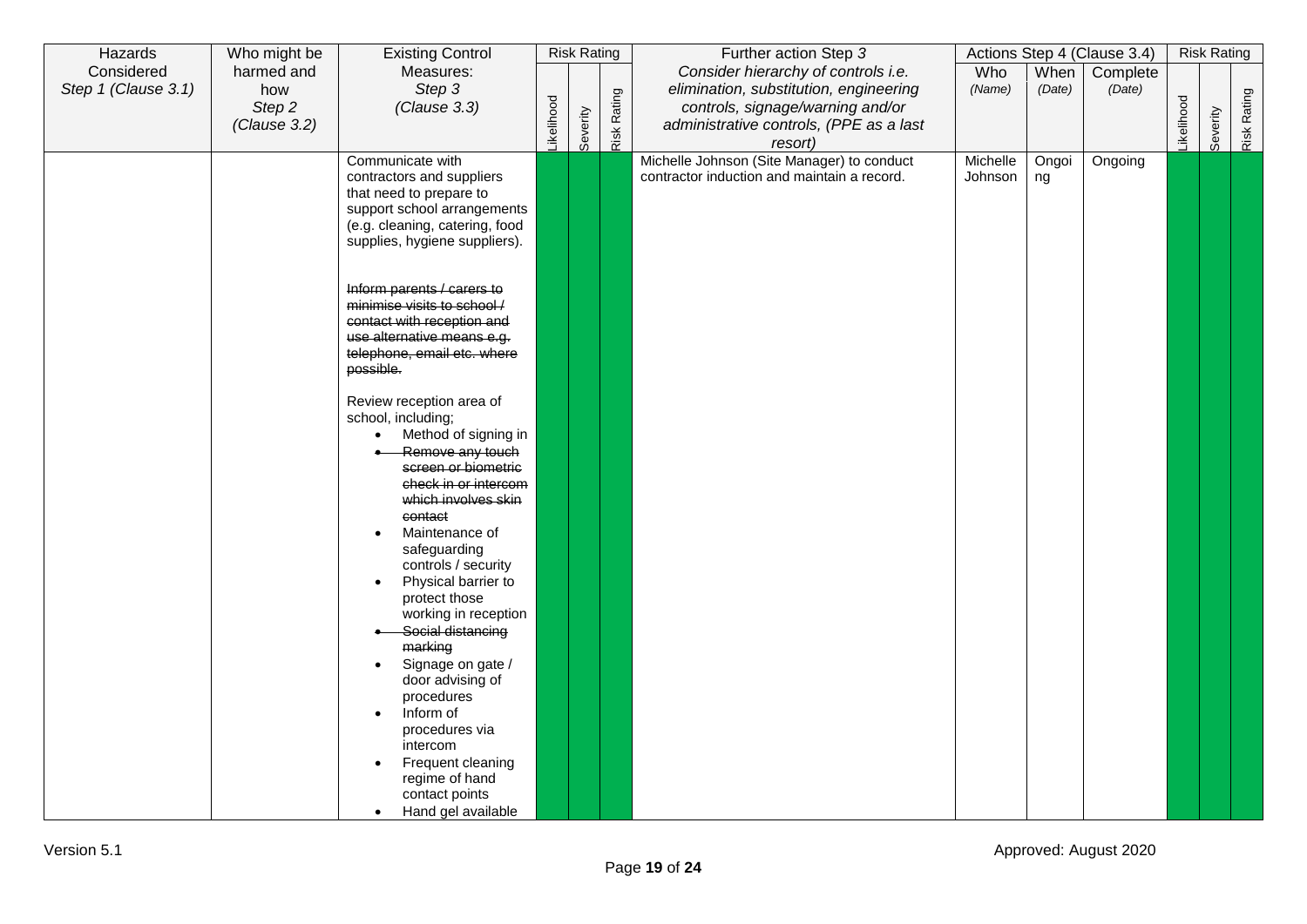| Hazards                                                                                  | Who might be                                                                                                                                            | <b>Existing Control</b>                                                                                                                                                                                                                                                                                                                                                                                                                                                                                                                                                                         |                  | <b>Risk Rating</b> |                    | Further action Step 3                                                                                                                                                                                                                                                                                                                                                                                                                                                                                                                                                                        |                                                                                                                                    |                                                                                     | Actions Step 4 (Clause 3.4)                                     |            | <b>Risk Rating</b> |             |
|------------------------------------------------------------------------------------------|---------------------------------------------------------------------------------------------------------------------------------------------------------|-------------------------------------------------------------------------------------------------------------------------------------------------------------------------------------------------------------------------------------------------------------------------------------------------------------------------------------------------------------------------------------------------------------------------------------------------------------------------------------------------------------------------------------------------------------------------------------------------|------------------|--------------------|--------------------|----------------------------------------------------------------------------------------------------------------------------------------------------------------------------------------------------------------------------------------------------------------------------------------------------------------------------------------------------------------------------------------------------------------------------------------------------------------------------------------------------------------------------------------------------------------------------------------------|------------------------------------------------------------------------------------------------------------------------------------|-------------------------------------------------------------------------------------|-----------------------------------------------------------------|------------|--------------------|-------------|
| Considered<br>Step 1 (Clause 3.1)                                                        | harmed and<br>how<br>Step 2<br>(Clause 3.2)                                                                                                             | Measures:<br>Step 3<br>(Clause 3.3)                                                                                                                                                                                                                                                                                                                                                                                                                                                                                                                                                             | <b>ikelihood</b> | Severity           | <b>Risk Rating</b> | Consider hierarchy of controls i.e.<br>elimination, substitution, engineering<br>controls, signage/warning and/or<br>administrative controls, (PPE as a last<br>resort)                                                                                                                                                                                                                                                                                                                                                                                                                      | Who<br>(Name)                                                                                                                      | When<br>(Date)                                                                      | Complete<br>(Date)                                              | Likelihood | Severity           | Risk Rating |
|                                                                                          |                                                                                                                                                         | Drop box for<br>$\bullet$<br>parents to return<br>letters and other<br>items.<br>Key procedures for working<br>in the school environment<br>and COVID-19 controls<br>discussed with visitors /<br>contractors on arrival.<br>Contractor induction form<br>(SR77) completed with<br>contractors on arrival at site<br>and a record maintained.                                                                                                                                                                                                                                                   |                  |                    |                    |                                                                                                                                                                                                                                                                                                                                                                                                                                                                                                                                                                                              |                                                                                                                                    |                                                                                     |                                                                 |            |                    |             |
| Risk of fire and delayed<br>evacuation due to<br>insufficient fire safety<br>management. | Staff,<br>pupils,<br>visitors,<br>contractors and<br>members of the<br>public may be<br>subject to serious<br>injury / death in<br>the event of a fire. | Review the fire risk<br>assessment to consider any<br>changes to the use of<br>building and / or rooms<br>within it.<br>Consider any new fire<br>hazards which may have<br>been introduced, e.g.<br>increased supplies of PPE<br>(source of fuel / block exits),<br>alcohol hand gel (flammable<br>- kept away from heat<br>sources) etc.<br>Doors propped open (to<br>minimise contact and aid<br>ventilation) MUST be closed<br>on sounding of the fire alarm<br>(during emergency<br>evacuation) and at the end of<br>the school day (overnight).<br>Fire doors MUST not be<br>propped open. |                  |                    |                    | Michelle Johnson will be responsible for<br>reviewing the fire risk assessment.<br>Michelle Johnson will be responsible for updating<br>any fire evacuation routes.<br>Michelle Johnson will be responsible for routine<br>monitoring of fire safety provisions and<br>maintaining a record within the fire log book.<br>Michelle Johnson will be responsible for daily<br>checks of the school building to ensure fire<br>evacuation routes are kept clear.<br>Michelle Johnson/Chris Baker will be responsible<br>for reviewing PEEPs regularly and amending<br>support plans as required. | Michelle<br>Johnson<br>Michelle<br>Johnson<br>Michelle<br>Johnson<br>Michelle<br>Johnson<br>Michelle<br>Johnson<br>/Chris<br>Baker | Ongoi<br>ng<br>Ongoi<br>ng<br>Ongoi<br>ng<br>Ongoi<br>ng<br>1 <sup>st</sup><br>Sept | Ongoing<br>Ongoing<br>Ongoing<br>Ongoing<br>01.09.20<br>Ongoing |            |                    |             |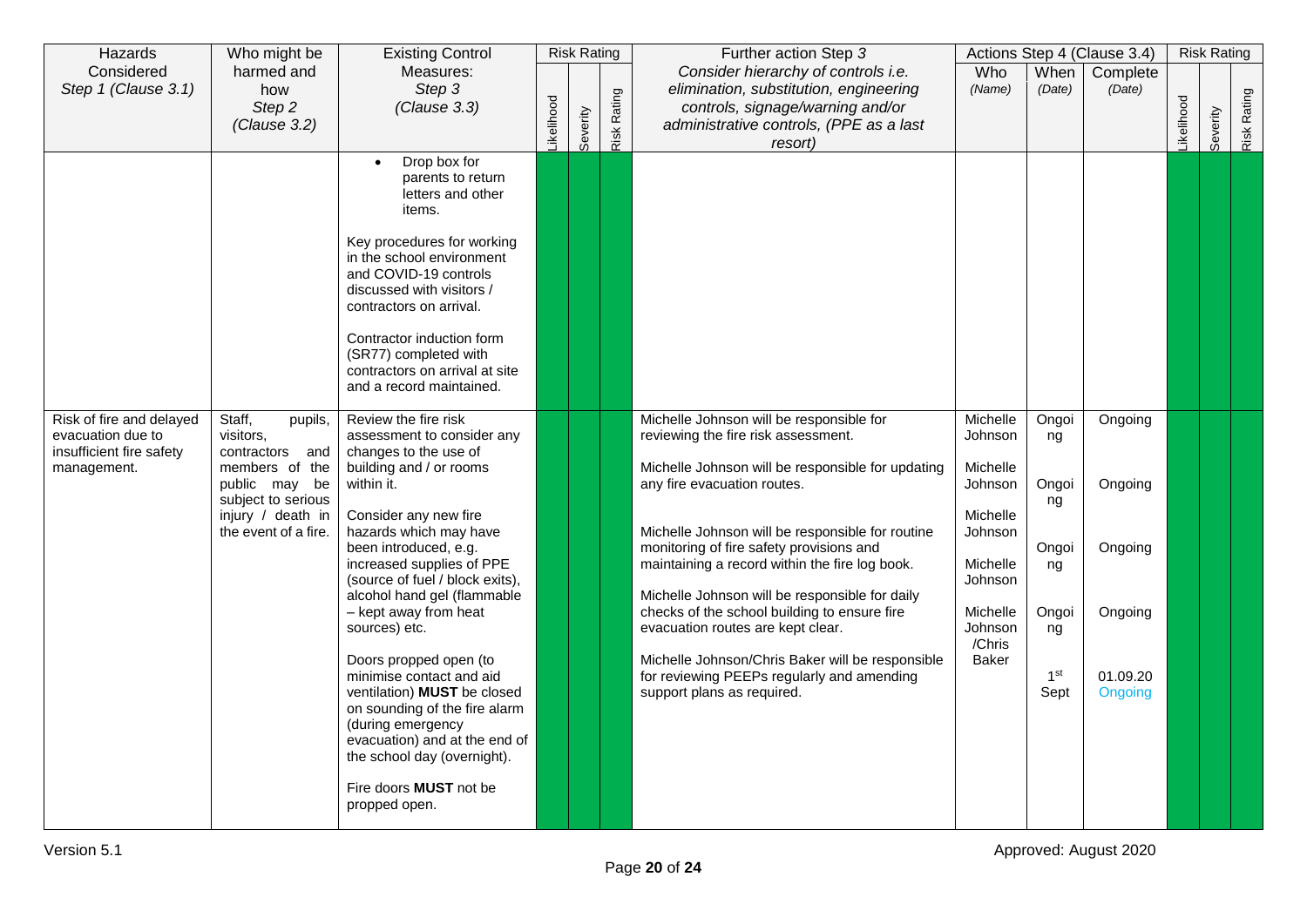| Hazards                                      | Who might be                                                                              | <b>Existing Control</b>                                                                                                                                                                                                                                                                                                                                                                                                                                                                                                                                                                                                                                                                                                                                                                                                                                  |           | <b>Risk Rating</b> |             | Further action Step 3                                                                                                                                                   |               |                         | Actions Step 4 (Clause 3.4) |                  | <b>Risk Rating</b> |             |
|----------------------------------------------|-------------------------------------------------------------------------------------------|----------------------------------------------------------------------------------------------------------------------------------------------------------------------------------------------------------------------------------------------------------------------------------------------------------------------------------------------------------------------------------------------------------------------------------------------------------------------------------------------------------------------------------------------------------------------------------------------------------------------------------------------------------------------------------------------------------------------------------------------------------------------------------------------------------------------------------------------------------|-----------|--------------------|-------------|-------------------------------------------------------------------------------------------------------------------------------------------------------------------------|---------------|-------------------------|-----------------------------|------------------|--------------------|-------------|
| Considered<br>Step 1 (Clause 3.1)            | harmed and<br>how<br>Step 2<br>(Clause 3.2)                                               | Measures:<br>Step 3<br>(Clause 3.3)                                                                                                                                                                                                                                                                                                                                                                                                                                                                                                                                                                                                                                                                                                                                                                                                                      | ikelihood | Severity           | Risk Rating | Consider hierarchy of controls i.e.<br>elimination, substitution, engineering<br>controls, signage/warning and/or<br>administrative controls, (PPE as a last<br>resort) | Who<br>(Name) | When<br>(Date)          | Complete<br>(Date)          | <b>ikelihood</b> | Severity           | Risk Rating |
|                                              |                                                                                           | Fire evacuation routes to be<br>kept clear at all times.<br>Safe egress from the<br>building MUST be<br>considered during any<br>reconfiguration of room<br>layout / usage.<br>Changes to fire evacuation<br>procedures or roles<br>supporting fire evacuation<br>(wardens / marshals absent)<br>will be communicated to all<br>staff via email/Teams<br>The fire assembly point will<br>be reviewed to maximise<br>social distancing whilst<br>maintaining safe distance<br>from the building.<br>Fire drill to be completed on<br>first day of re-occupation and<br>a record maintained in the<br>fire log book.<br>Personal Emergency<br>Evacuation Plans (PEEPs)<br><b>MUST</b> be reviewed to ensure<br>support can be provided to<br>staff and pupils.<br>Contingency plans in place<br>for alternative support for<br>PEEPs due to staff absence. |           |                    |             |                                                                                                                                                                         |               |                         |                             |                  |                    |             |
| Inadequate first aid<br>provision in school. | In the event of an<br>accident, injury or<br>emergency<br>situation, staff,<br>pupils and | Adequate number of first<br>aiders, emergency first<br>aiders, paediatric first aiders<br>available in school.                                                                                                                                                                                                                                                                                                                                                                                                                                                                                                                                                                                                                                                                                                                                           |           |                    |             | Adequate number of first aiders present at all<br>times.                                                                                                                | Mark<br>Nunn  | Aug<br>25 <sup>th</sup> | Ongoing                     |                  |                    |             |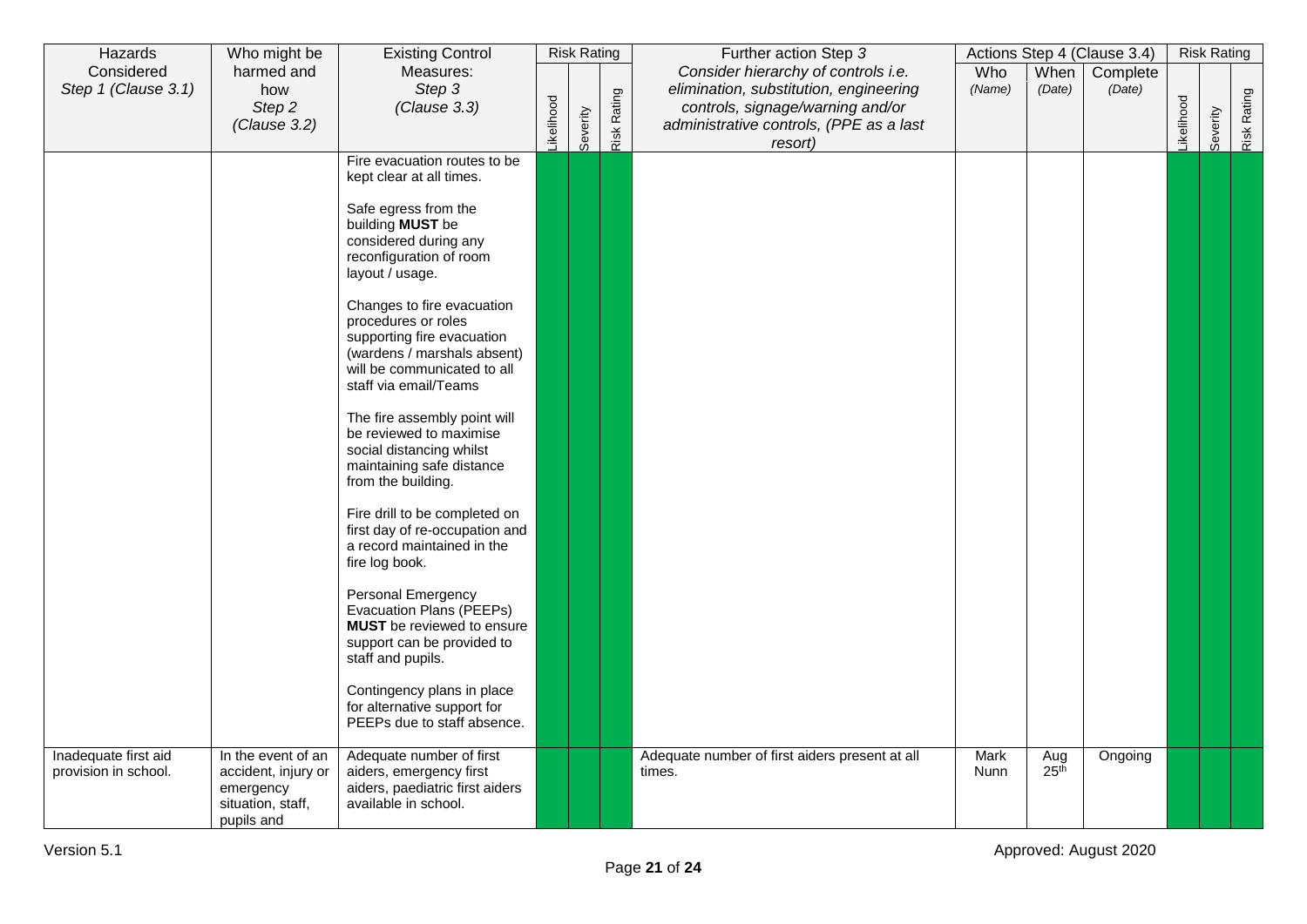| Hazards                                                                                                                                     | Who might be                                                                                                                                      | <b>Existing Control</b>                                                                                                                                                                                                                                                                                                                                                                                                                                                                                                                                                                                                                                      |                  | <b>Risk Rating</b> |             | Further action Step 3                                                        |                                                 |                         | Actions Step 4 (Clause 3.4) |            | <b>Risk Rating</b> |             |
|---------------------------------------------------------------------------------------------------------------------------------------------|---------------------------------------------------------------------------------------------------------------------------------------------------|--------------------------------------------------------------------------------------------------------------------------------------------------------------------------------------------------------------------------------------------------------------------------------------------------------------------------------------------------------------------------------------------------------------------------------------------------------------------------------------------------------------------------------------------------------------------------------------------------------------------------------------------------------------|------------------|--------------------|-------------|------------------------------------------------------------------------------|-------------------------------------------------|-------------------------|-----------------------------|------------|--------------------|-------------|
| Considered                                                                                                                                  | harmed and                                                                                                                                        | Measures:                                                                                                                                                                                                                                                                                                                                                                                                                                                                                                                                                                                                                                                    |                  |                    |             | Consider hierarchy of controls i.e.                                          | Who                                             | When                    | Complete                    |            |                    |             |
| Step 1 (Clause 3.1)                                                                                                                         | how                                                                                                                                               | Step 3                                                                                                                                                                                                                                                                                                                                                                                                                                                                                                                                                                                                                                                       |                  |                    |             | elimination, substitution, engineering                                       | (Name)                                          | (Date)                  | (Date)                      |            |                    |             |
|                                                                                                                                             | Step 2<br>(Clause 3.2)                                                                                                                            | (Clause 3.3)                                                                                                                                                                                                                                                                                                                                                                                                                                                                                                                                                                                                                                                 |                  |                    |             | controls, signage/warning and/or<br>administrative controls, (PPE as a last  |                                                 |                         |                             |            |                    |             |
|                                                                                                                                             |                                                                                                                                                   |                                                                                                                                                                                                                                                                                                                                                                                                                                                                                                                                                                                                                                                              | <b>ikelihood</b> | Severity           | Risk Rating | resort)                                                                      |                                                 |                         |                             | Likelihood | Severity           | Risk Rating |
|                                                                                                                                             | visitors may<br>suffer as a result<br>of inadequate<br>first aid provision<br>or incorrect first<br>aid treatment.                                | A specific risk assessment to<br>be produced to assess the<br>first aid provision in school.<br>To be reviewed regularly and<br>updated following any<br>changes to staffing, pupil<br>numbers etc.<br>Specific first aid risk<br>assessment to include<br>consideration for additional<br>RPE/PPE required to<br>facilitate care. Where a need<br>is identified these items must<br>be available and staff<br>informed of requirements.<br>Training issued and<br>refreshed continually to first<br>aiders.<br>First aid kits suitably<br>stocked, located and<br>checked routinely.<br>School awareness of method<br>for contacting emergency<br>services. |                  |                    |             | Adam Bailey and Kerry Howard to ensure 1st aid<br>kits are suitably stocked. | Adam<br><b>Bailey</b><br>and<br>Kerry<br>Howard | 1 <sup>st</sup><br>Sept |                             |            |                    |             |
| Staff experience<br>violence, verbal abuse<br>and aggression from<br>parents / pupils / visitors<br>contractors / members<br>of the public. | Staff and pupils<br>may suffer<br>stress, anxiety<br>and physical<br>injuries (cuts,<br>bruising,<br>fractures) if<br>abusive incidents<br>occur. | Adequate supervision and<br>awareness of pupil<br>behaviours at all times.<br>Staff received Coping with<br><b>Risky Behaviours (CRB)</b><br>training as necessary.<br>Awareness of safeguarding<br>pupils reporting procedures<br>and designated safeguarding<br>officer.                                                                                                                                                                                                                                                                                                                                                                                   |                  |                    |             | No further action required beyond those already<br>stated                    |                                                 |                         |                             |            |                    |             |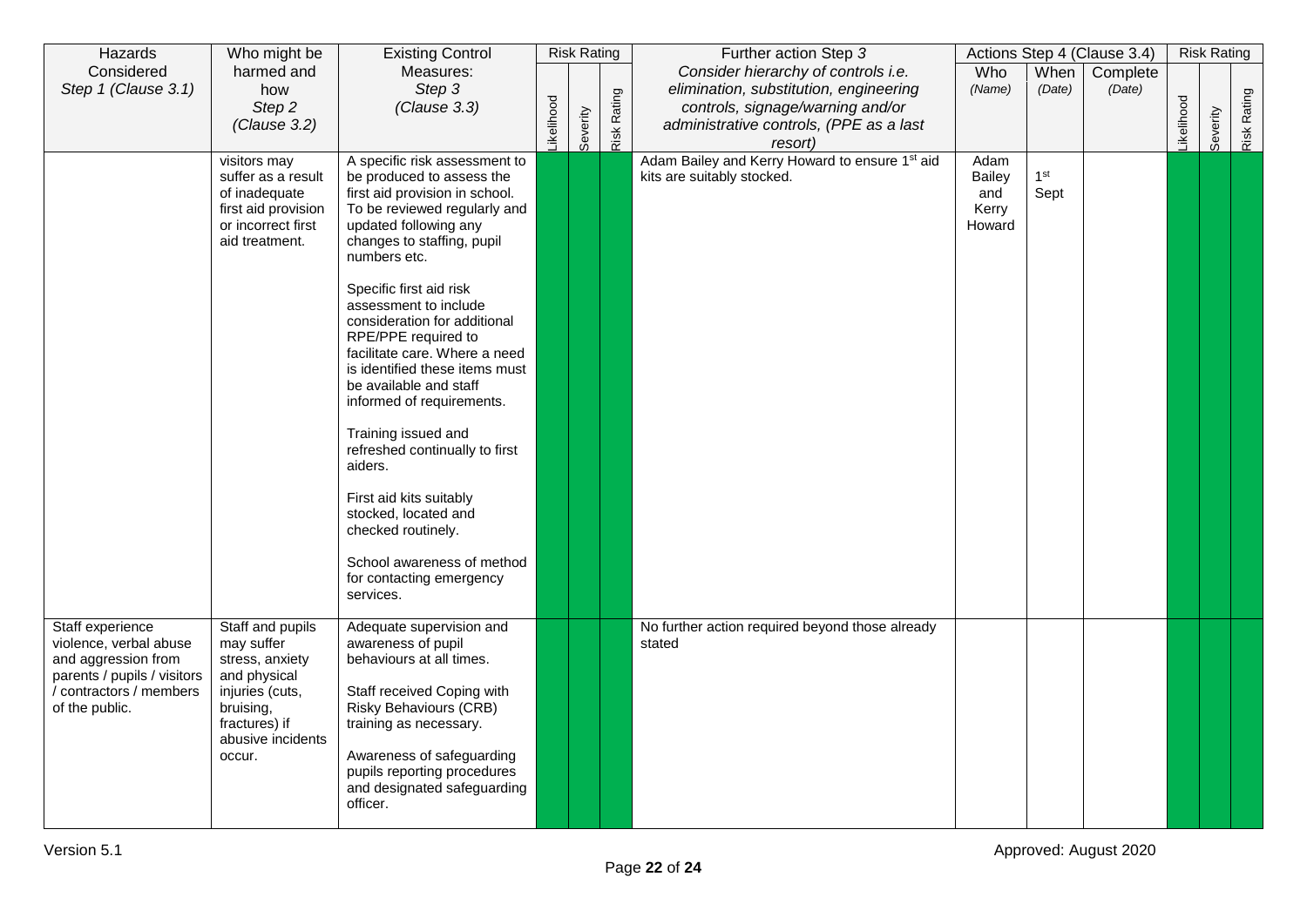| Hazards                                                                                                                                                   | Who might be                                           | <b>Existing Control</b>                                                    |                              |           | <b>Risk Rating</b> |                       | Further action Step 3                   |        |        | Actions Step 4 (Clause 3.4) |               | <b>Risk Rating</b> |        |
|-----------------------------------------------------------------------------------------------------------------------------------------------------------|--------------------------------------------------------|----------------------------------------------------------------------------|------------------------------|-----------|--------------------|-----------------------|-----------------------------------------|--------|--------|-----------------------------|---------------|--------------------|--------|
| Considered                                                                                                                                                | harmed and                                             | Measures:                                                                  |                              |           |                    |                       | Consider hierarchy of controls i.e.     | Who    | When   | Complete                    |               |                    |        |
| Step 1 (Clause 3.1)                                                                                                                                       | how                                                    | Step 3                                                                     |                              |           |                    |                       | elimination, substitution, engineering  | (Name) | (Date) | (Date)                      | ਹ             |                    |        |
|                                                                                                                                                           | Step 2                                                 | (Clause 3.3)                                                               |                              |           |                    |                       | controls, signage/warning and/or        |        |        |                             |               |                    | Rating |
|                                                                                                                                                           | (Clause 3.2)                                           |                                                                            |                              | ikelihood | verity             | Risk Rating           | administrative controls, (PPE as a last |        |        |                             | <b>ikelih</b> | erity              |        |
|                                                                                                                                                           |                                                        |                                                                            | Parents / visitors / members |           |                    |                       | resort)                                 |        |        |                             |               | Sev                | Risk   |
|                                                                                                                                                           |                                                        | of the public informed that<br>abusive behaviour will not be<br>tolerated. |                              |           |                    |                       |                                         |        |        |                             |               |                    |        |
| Consider if any additional hazards are created and control measures are required if this activity is undertaken in non-routine or emergency<br>conditions |                                                        |                                                                            |                              |           |                    | Review Date (Step 5): |                                         |        |        |                             |               |                    |        |
|                                                                                                                                                           | <b>Assessors Signature: Mark Nunn</b><br>Date: 25.2.22 |                                                                            |                              |           |                    |                       | <b>Authorised By:</b>                   |        |        | Date: Reviewed Feb 2022     |               |                    |        |

|                            |                                                                                                 | Low<br>(The event is<br>unlikely to happen) | <b>Medium</b><br>(It is fairly likely it<br>will happen) | High<br>(It is likely to<br>happen) |
|----------------------------|-------------------------------------------------------------------------------------------------|---------------------------------------------|----------------------------------------------------------|-------------------------------------|
| Potential Severity of Harm | Low (minor injuries<br>requiring first aid)                                                     | Low                                         | Low                                                      | <b>Medium</b>                       |
|                            | Medium (an injury<br>requiring further medical<br>assistance or is a<br><b>RIDDOR incident)</b> | Low                                         | <b>Medium</b>                                            | <b>High</b>                         |
|                            | High (e.g. death or<br>paralysis, long term<br>serious ill health)                              | <b>Medium</b>                               | <b>High</b>                                              | <b>High</b>                         |